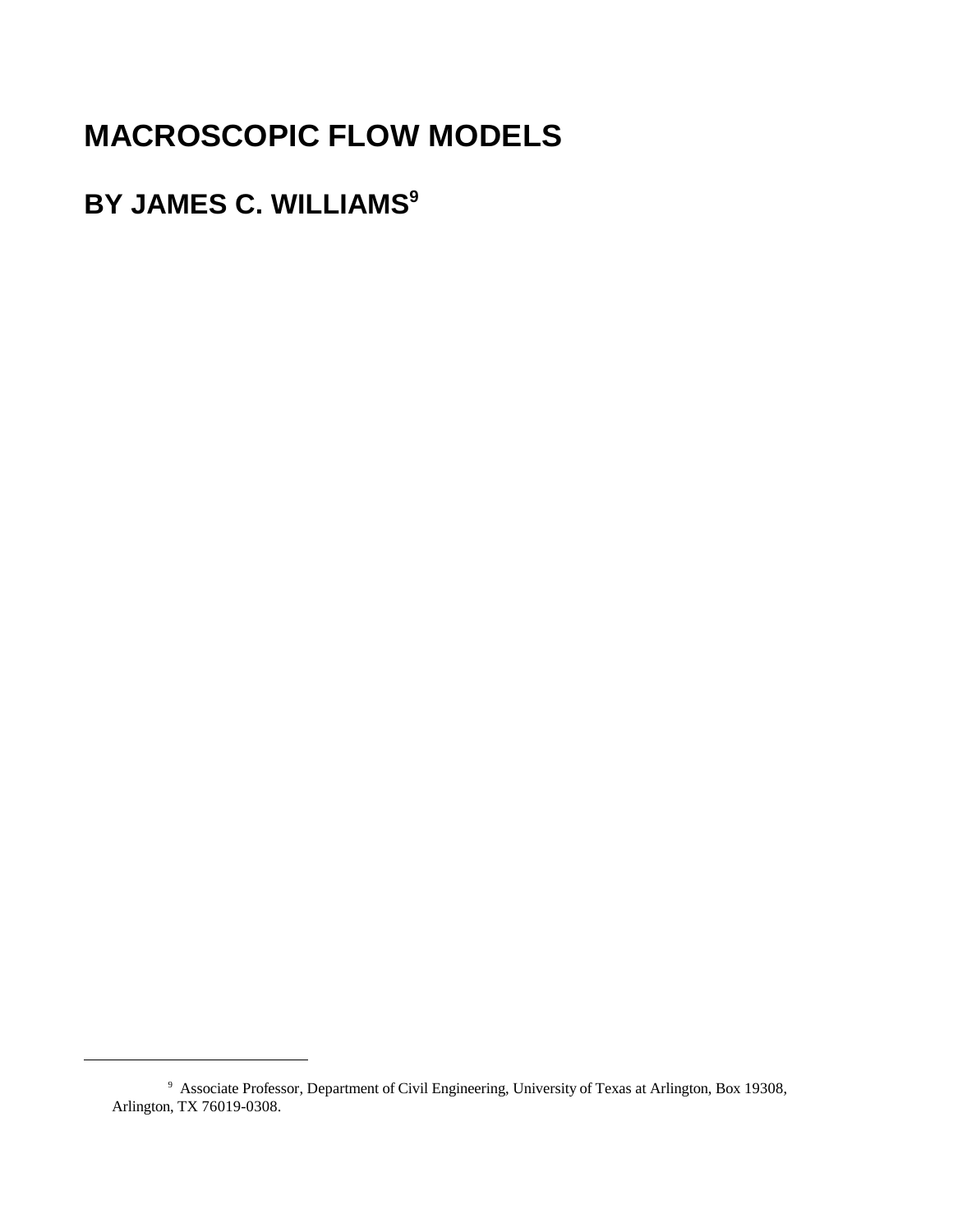## **CHAPTER 6 - Frequently used Symbols**

Note to reader: The symbols used in Chapter 6 are the same as those used in the original sources. Therefore, the reader is cautioned that the same symbol may be used for different quantities in different sections of this chapter. The symbol definitions below include the sections in which the symbols are used if the particular symbol definition changes within the chapter or is a definition particular to this chapter. In each case, the symbols are defined as they are introduced within the text of the chapter. Symbol units are given only where they help define the quantity; in most cases, the units may be in either English or metric units as necessary to be consistent with other units in a relation.

| A                              | $=$                     | area of town (Section 6.2.1)                                                                                      |
|--------------------------------|-------------------------|-------------------------------------------------------------------------------------------------------------------|
| $\mathcal{C}_{0}$              | $=$                     | capacity (vehicles per unit time per unit width of road) (Section 6.2.1)                                          |
| D                              | $=$                     | delay per intersection (Section 6.2.2)                                                                            |
| f                              | $\equiv$                | fraction of area devoted to major roads (Section 6.1.1)                                                           |
| $\int$                         | $=$                     | fraction of area devoted to roads (Section 6.2.1)                                                                 |
| $\int$                         | $\equiv$                | number of signalized intersections per mile (Section 6.2.2)                                                       |
|                                | $\qquad \qquad =\qquad$ | fraction of moving vehicles in a designated network (Section 6.3)                                                 |
| $f_r$<br>$f_s$                 | $=$                     | fraction of stopped vehicles in a designated network (Section 6.3)                                                |
| $f_{\scriptscriptstyle s,min}$ | $=$                     | minimum fraction of vehicles stopped in a network (Section 6.4)                                                   |
| $\boldsymbol{I}$               | $=$                     | total distance traveled per unit area, or traffic intensity (pcu/hour/km) (Sections 6.1.1 and 6.2.3)              |
| $\boldsymbol{J}$               | $=$                     | fraction of roadways used for traffic movement (Section 6.2.1)                                                    |
| $\boldsymbol{K}$               | $=$                     | average network concentration (ratio of the number of vehicles in a network and the network length, Section 6.4)  |
| $K_j$                          | $=$                     | jam network concentration (Section 6.4)                                                                           |
| $\cal N$                       | $=$                     | number of vehicles per unit time that can enter the CBD (Section 6.2.1)                                           |
| $\boldsymbol{n}$               | $=$                     | quality of traffic indicator (two-fluid model parameter, Section 6.3)                                             |
| ${\cal Q}$                     | $=$                     | capacity (pcu/hr) (Section 6.2.2)                                                                                 |
| ${\cal Q}$                     | $=$                     | average network flow, weighted average over all links in a designated network (Section 6.4)                       |
| q                              | $=$                     | average flow (pcu/hr)                                                                                             |
| $\cal R$                       | $=$                     | road density, i.e., length or area of roads per unit area (Section 6.2.3)                                         |
| $\boldsymbol{r}$               | $=$                     | distance from CBD                                                                                                 |
| $\cal T$                       | $=$                     | average travel time per unit distance, averaged over all vehicles in a designated network (Section 6.3)           |
| $T_{\scriptscriptstyle m}$     | $=$                     | average minimum trip time per unit distance (two-fluid model parameter, Section 6.3)                              |
| $\cal T$                       | $=$                     | average moving (running) time per unit distance, averaged over all vehicles in a designated network (Section 6.3) |
| $T_{\scriptscriptstyle s}$     | $\equiv$                | average stopped time per unit distance, averaged over all vehicles in a designated network (Section 6.3)          |
| $\boldsymbol{V}$               | $=$                     | average network speed, averaged over all vehicles in a designated network (Section 6.4)                           |
| $V_f$                          | $=$                     | network free flow speed (Section 6.4)                                                                             |
| $V_m$                          | $=$                     | average maximum running speed (Section 6.2.3)                                                                     |
| $V_r$                          | $=$                     | average speed of moving (running) vehicles, averaged over all in a designated network (Section 6.3)               |
| $\mathcal V$                   | $=$                     | average speed                                                                                                     |
| $\mathcal V$                   | $=$                     | weighted space mean speed (Section 6.2.3)                                                                         |
| $v_r$                          | $=$                     | average running speed, i.e., average speed while moving (Section 6.2.2)                                           |
| w                              | $=$                     | average street width                                                                                              |
| α                              | $=$                     | Zahavi's network parameter (Section 6.2.3)                                                                        |
| λ                              | $=$                     | $g/c$ time, i.e. ration of effective green to cycle length                                                        |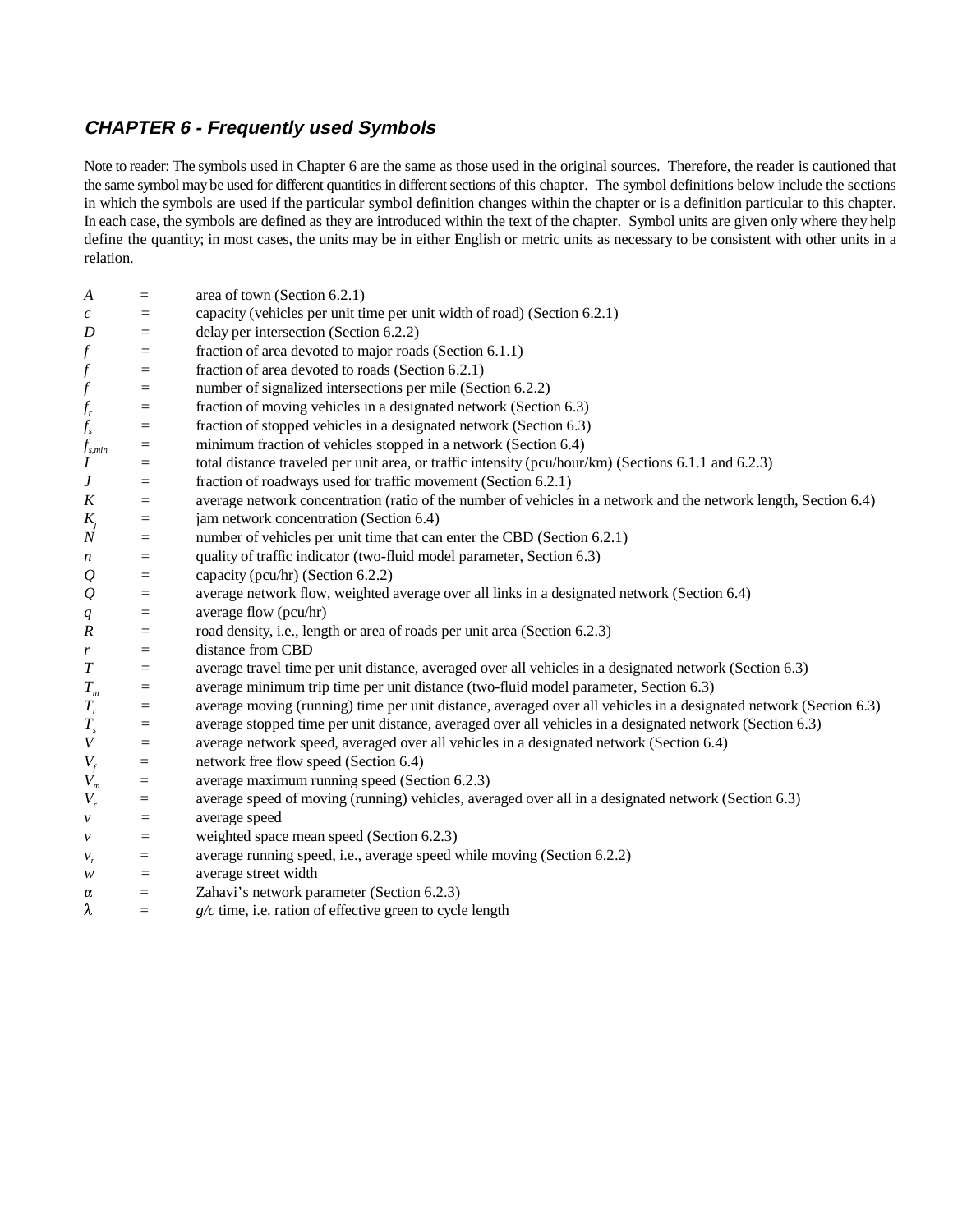# **6. MACROSCOPIC FLOW MODELS**

quality of life and an important issue facing many cities as they variables of traffic flow: speed, flow (or volume), and grow and their transportation facilities become congested. There concentration. These three variables, appropriately defined, can is no shortage of techniques to improve traffic flow, ranging also be used to describe traffic at the network level. This from traffic signal timing optimization (with elaborate, description must be one that can overcome the intractabilities of computer-based routines as well as simpler, manual, heuristic existing flow theories when network component interactions are methods) to minor physical changes, such as adding a lane by the taken into account. elimination of parking. However, the difficulty lies in evaluating the effectiveness of these techniques. A number of methods The work in this chapter views traffic in a network from a currently in use, reflecting progress in traffic flow theory and macroscopic point of view. Microscopic analyses run into two practice of the last thirty years, can effectively evaluate changes major difficulties when applied to a street network: in the performance of an intersection or an arterial. But a dilemma is created when these individual components, 1) Each street block (link) and intersection are modeled connected to form the traffic network, are dealt with collectively. individually. A proper accounting of the interactions

traffic performance in a network under various traffic and intractable problems. geometric configurations. The development of such performance models extends traffic flow theory into the network 2) Since the analysis is performed for each network level and provides traffic engineers with a means to evaluate component, it is difficult to summarize the results in a system-wide control strategies in urban areas. In addition, the meaningful fashion so that the overall network performance quality of service provided to the motorists could be monitored can be evaluated. to evaluate a city's ability to manage growth. For instance, network performance models could also be used by a state Simulation can be used to resolve the first difficulty, but the agency to compare traffic conditions between cities in order to second remains; traffic simulation is discussed in Chapter 10. more equitably allocate funds for transportation system

system to given travel demand levels. The traffic system consists While some material is devoted to assessing the level of service of the network topology (street width and configuration) and the on arterials, it is largely a summation of effects at individual traffic control system (e.g., traffic signals, designation of one- intersections. Several travel time models, beginning with the and two-way streets, and lane configuration). The number of travel time contour map, are briefly reviewed in the next section, trips between origin and destination points, along with the followed by a description of general network models in Section desired arrival and/or departure times comprise the travel 6.2. The two-fluid model of town traffic, also a general network demand levels. The system response, i.e., the resulting flow model, is discussed separately in Section 6.3 due to the extent of pattern, can be measured in terms of the level of service the model's development through analytical, field, and simulation provided to the motorists. Traffic flow theory at the intersection studies. Extensions of the two-fluid model into general network and arterial models are examined in Section 6.4, and the chapter references

# **6.1 Travel Time Models**

Mobility within an urban area is a major component of that area's level provides this measurement in terms of the three basic

- The need, then, is for a consistent, reliable means to evaluate case of closely spaced traffic signals) quickly leads to between adjacent network components (particularly in the
	-

The Highway Capacity Manual (Transportation Research Board The performance of a traffic system is the response of that service, yet does not address the problem at the network level. 1994) is the basic reference used to evaluate the quality of traffic are in the final section.

Travel time contour maps provide an overview of how well a dispatched away from a specified location in the network, and street network is operating at a specific time. Vehicles can be each vehicle's time and position noted at desired intervals.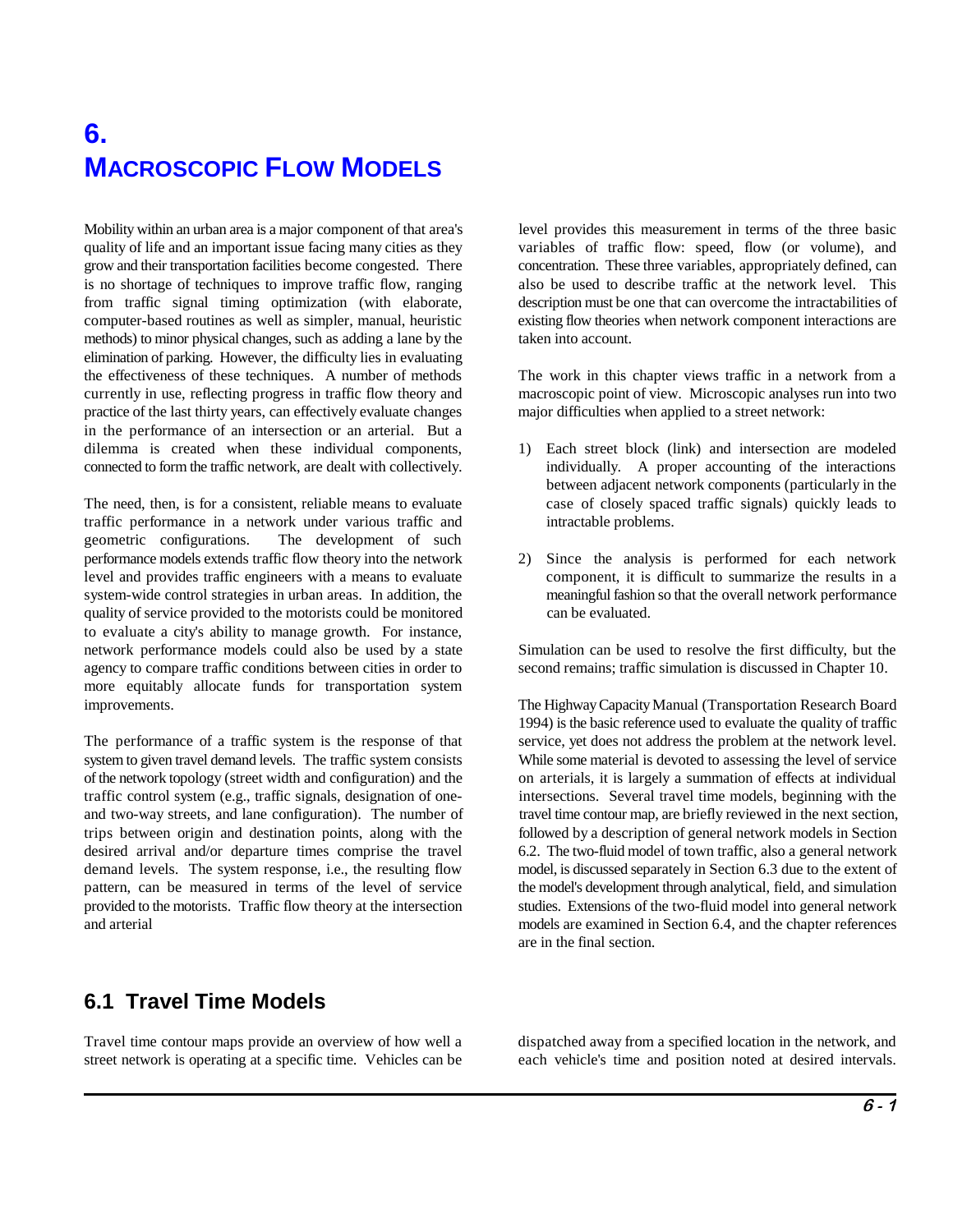Contours of equal travel time can be established, providing case, general model forms providing the best fit to the data were information on the average travel times and mean speeds over the network. However, the information is limited in that the travel times are related to a single point, and the study would likely have to be repeated for other locations. Also, substantial resources are required to establish statistical significance. Most importantly, though, is that it is difficult to capture network performance with only one variable (travel time or speed in this case), as the network can be offering quite different levels of service at the same speed.

This type of model has be generalized by several authors to estimate average network travel times (per unit distance) or speeds as a function of the distance from the central business district (CBD) of a city, unlike travel time contour maps which consider only travel times away from a specific point.

#### **6.1.1 General Traffic Characteristics as a Function of the Distance from the CBD**

Vaughan, Ioannou, and Phylactou (1972) hypothesized several general models using data from four cities in England. In each selected. Traffic intensity (*I*, defined as the total distance traveled per unit area, with units of pcu/hour/km) tends to decrease with increasing distance from the CBD,

$$
I = A \, \exp\left(-\sqrt{r/a}\right) \tag{6.1}
$$

where *r* is the distance from the CBD, and *A* and *a* are parameters. Each of the four cities had unique values of *A* and *a*, while *A* was also found to vary between peak and off-peak periods. The data from the four cities is shown in Figure 6.1. A similar relation was found between the fraction of the area which is major road (*f*) and the distance from the CBD,

$$
f = B \exp\left(-\sqrt{r/b}\right) \quad , \tag{6.2}
$$

where *b* and *B* are parameters for each town. Traffic intensity and fraction of area which is major road were found to be linearly related, as was average speed and distance from the CBD. Since only traffic on major streets is considered, these



**Figure 6.1 Total Vehicle Distance Traveled Per Unit Area on Major Roads as a Function of the Distance from the Town Center (Vaughan et al. 1972).**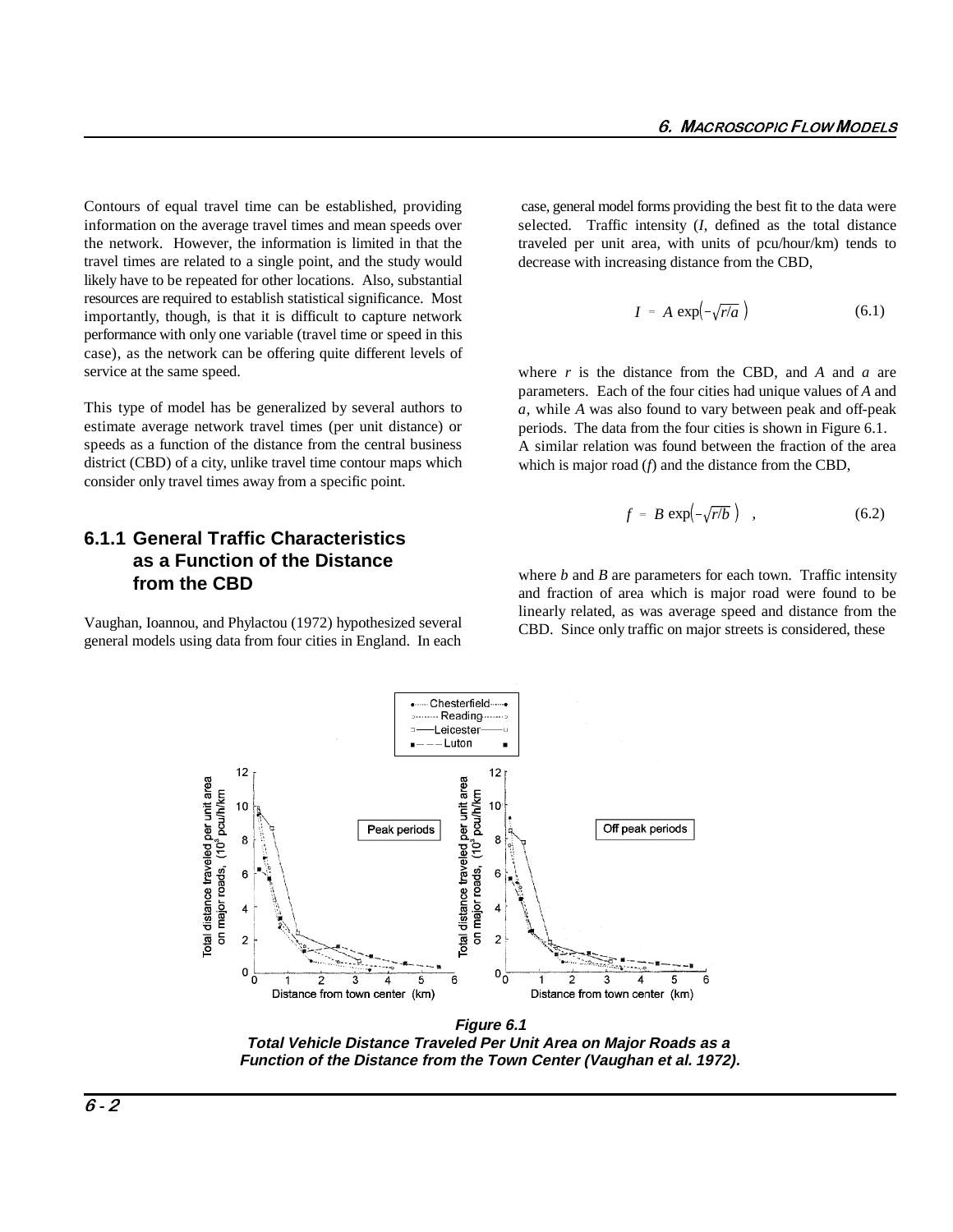as major. 1970). The negative exponential asymptotically approaches

#### **6.1.2 Average Speed as a Function of Distance from the CBD**

Branston (1974) investigated five functions relating average speed  $(v)$  to the distance from the CBD  $(r)$  using data collected by the Road Research Laboratory (RRL) in 1963 for six cities in England. The data was fitted to each function using leastsquares regression for each city separately and for the aggregated data from all six cities combined. City centers were defined as the point where the radial streets intersected, and the journey speed in the CBD was that found within 0.3 km of the selected center. Average speed for each route section was found by dividing the section length by the actual travel time (miles/minute). The five selected functions are described below, where *a*, *b*, and *c* are constants estimated for the data. A power curve,

$$
v = a r^b \tag{6.3}
$$

was drawn from Wardrop's work (1969), but predicts a zero speed in the city center (at  $r = 0$ ). Accordingly, Branston also fitted a more general form,

$$
v = c + ar^b \quad , \tag{6.4}
$$

where *c* represents the speed at the city center.

Earlier work by Beimborn (1970) suggested a strictly linear form, up to some maximum speed at the city edge, which was defined as the point where the average speed reached its maximum (i.e., stopped increasing with increasing distance from the center). None of the cities in Branston's data set had a clear maximum limit to average speed, so a strict linear function alone was tested:

$$
v = a + br \quad . \tag{6.5}
$$

A negative exponential function,

$$
v = a - be^{-cr} \quad , \tag{6.6}
$$

results are somewhat arbitrary, depending on the streets selected had been fitted to data from a single city (Angel and Hyman some maximum average speed.

The fifth function, suggested by Lyman and Everall (1971),

$$
v = \frac{1 + b^2 r^2}{a + cb^2 r^2}
$$
 (6.7)

also suggested a finite maximum average speed at the city outskirts. It had originally be applied to data for radial and ring roads separately, but was used for all roads here.

Two of the functions were quickly discarded: The linear model (Equation 6.5) overestimated the average speed in the CBDs by 3 to 4 km/h, reflecting an inability to predict the rapid rise in average speed with increasing distance from the city center. The modified power curve (Equation 6.4) estimated negative speeds in the city centers for two of the cities, and a zero speed for the aggregated data. While obtaining the second smallest sum of squares (negative exponential, Equation 6.6, had the smallest), the original aim of using this model (to avoid the estimation of a zero journey speed in the city center) was not achieved.

The fitted curves for the remaining three functions (negative exponential, Equation 6.6; power curve, Equation 6.3; and Lyman and Everall, Equation 6.7) are shown for the data from Nottingham in Figure 6.2. All three functions realistically predict a leveling off of average speed at the city outskirts, but only the Lyman-Everall function indicates a leveling off in the CBD. However, the power curve showed an overall better fit than the Lyman-Everall model, and was preferred.

While the negative exponential function showed a somewhat better fit than the power curve, it was also rejected because of its greater complexity in estimation (a feature shared with the Lyman-Everall function). Truncating the power function at measured downtown speeds was suggested to overcome its drawback of estimating zero speeds in the city center. The complete data set for Nottingham is shown in Figure 6.3, showing the fitted power function and the truncation at  $r = 0.3$ km.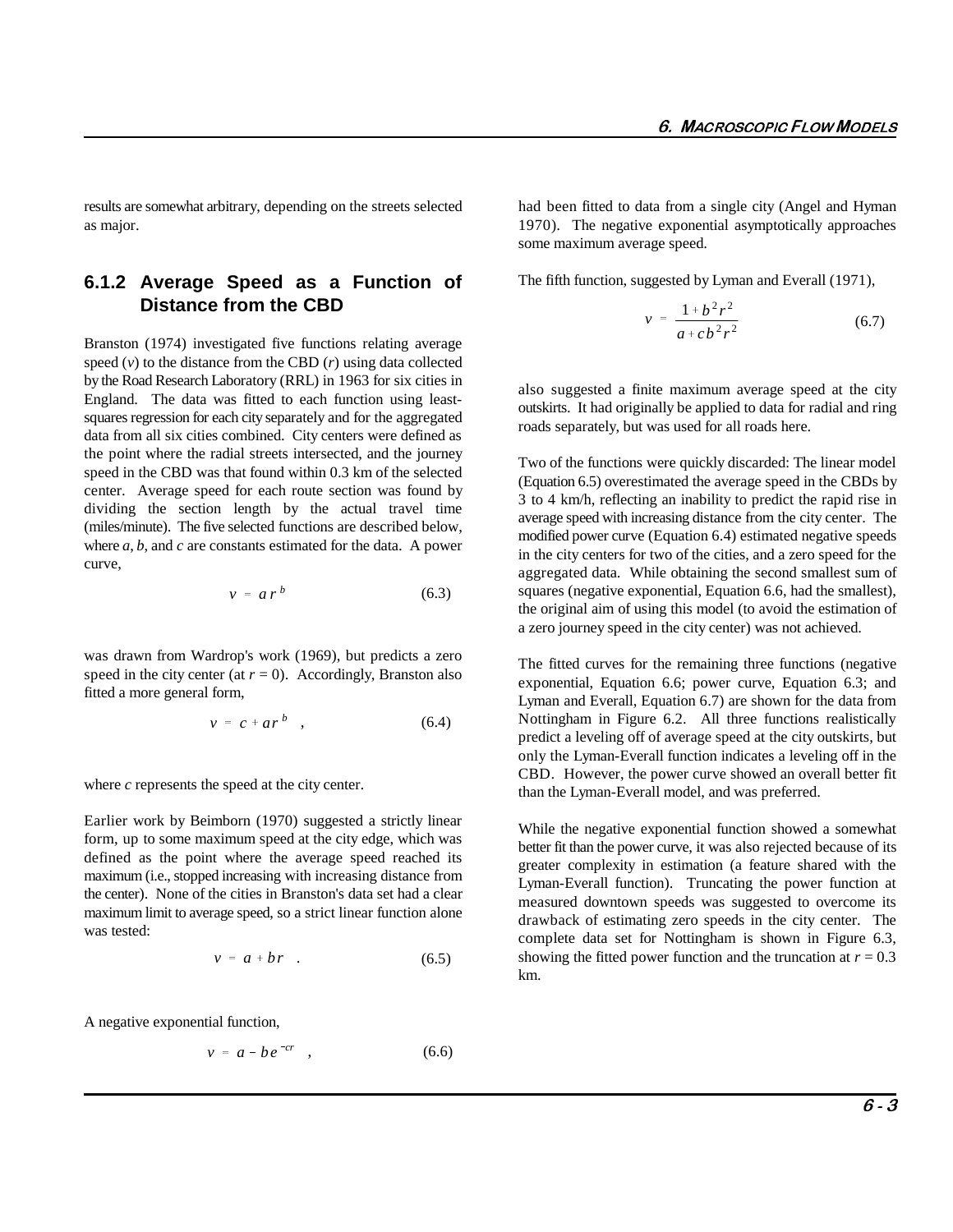

Figure 6.2 Grouped Data for Nottingham Showing Fitted a) Power Curve, b) Negative Exponential Curve, and c) Lyman-Everall Curve *(Branston 1974, Portions of Figures 1A, 1B, and 1C).* 



Figure 6.3 **Complete Data Plot for Nottingham; Power Curve** Fitted to the Grouped Data (Branston 1974, Figure 3).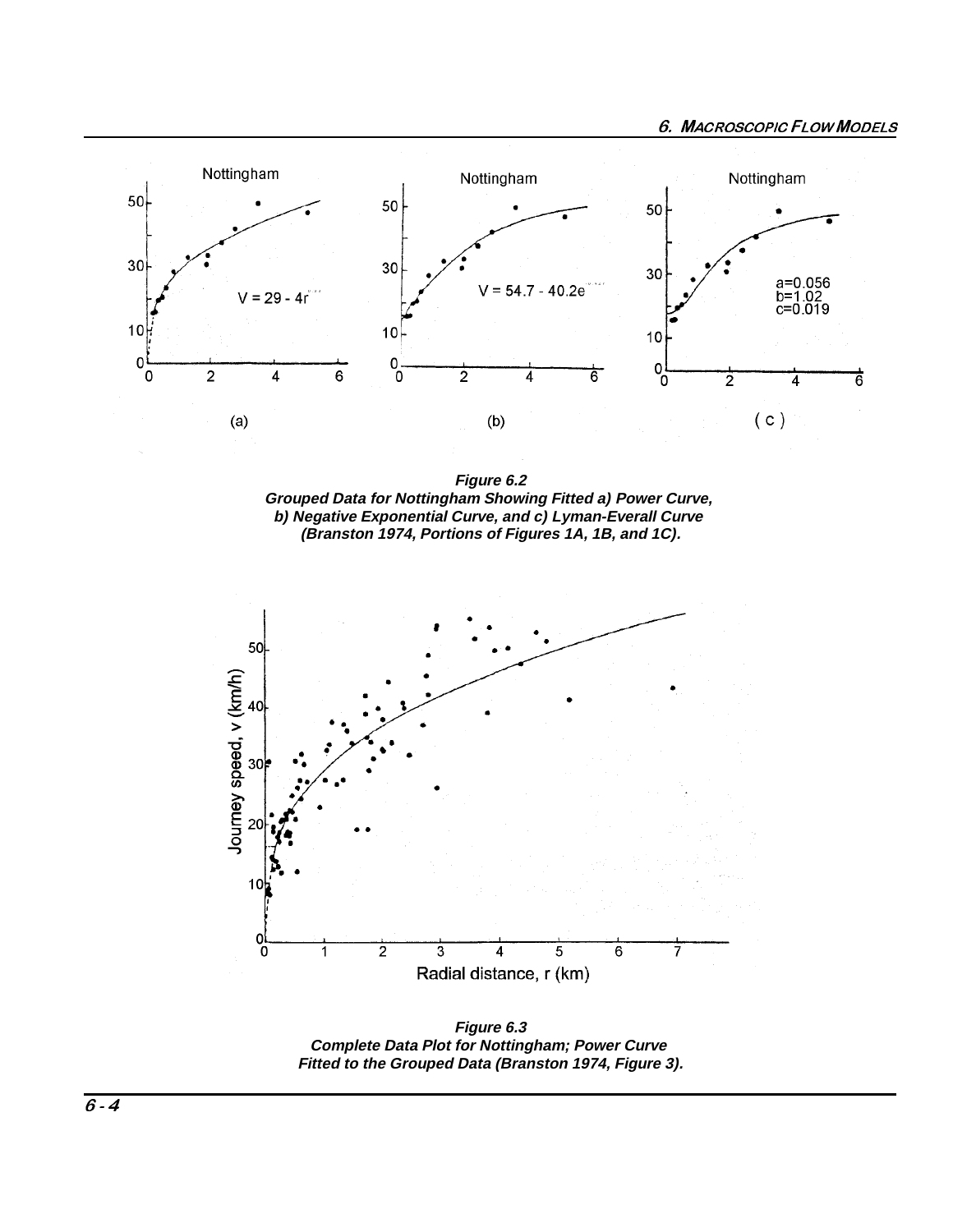If the data is broken down by individual radial routes, as shown Hutchinson (1974) used RRL data collected in 1967 from eight in Figure 6.4, the relation between speed and distance from the cities in England to reexamine Equations 6.3 and 6.6 (power city center is stronger than when the aggregated data is curve and negative exponential) with an eye towards simplifying examined. them. them.



**Figure 6.4 Data from Individual Radial Routes in Nottingham, Best Fit Curve for Each Route is Shown (Branston 1974, Figure 4).**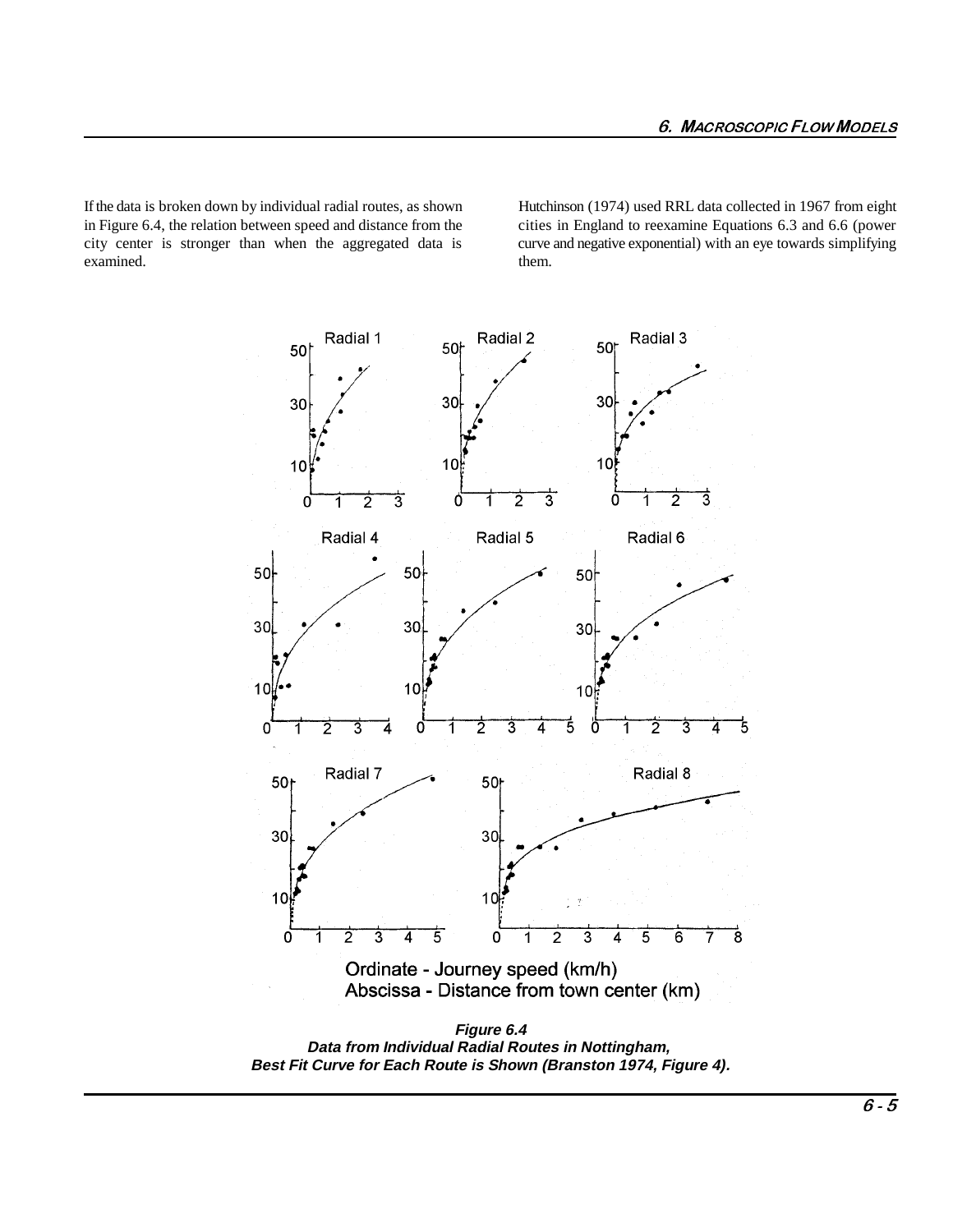The exponents of the power functions fitted by Branston (1974) city. Assuming that any speed between 50 and 75 km/h would fell in the range 0.27 to 0.36, suggesting the following make little difference, Hutchinson selected 60 km/h, and simplification

$$
v = kr^{1/3} \tag{6.8}
$$

percent increase in the sum of squares. The other parameter, *k*, Branston. *R* was found to be strongly correlated with the city was found to be significantly correlated with the city population, population, as well as showing different averages with peak and with different values for peak and off-peak conditions. The parameter  $k$  was found to increase with increasing population, population nor the peak vs. off-peak conditions. The difference and was 9 percent smaller in the peak than in the off-peak.

In considering the negative exponential model (Equation 6.6), Hutchinson reasoned that average speed becomes less characteristic of a city with increasing *r*, and, as such, it would used RRL data collected in 1967 from eight cities in England to be reasonable to select a single maximum limit for *v* for every

$$
v = 60 - ae^{-r/R} \t . \t (6.9)
$$

When fitted to Branston's data, there was an average of 18 30 percent (on the average) over the general form used by Hutchinson found that this model raised the sum of squares by off-peak conditions, while *a* was correlated with neither the city in the *R*s between peak and off-peak conditions (30 percent higher during peaks) implies that low speeds spread out over more of the network during the peak, but that conditions in the city center are not significantly different. Hutchinson (1974) reexamine Equations 6.3 and 6.6 (power curve and negative exponential) with an eye towards simplifying them.

#### **6.2 General Network Models**

A number of models incorporating performance measures other than speed have been proposed. Early work by Wardrop and Smeed (Wardrop 1952; Smeed 1968) dealt largely with the development of macroscopic models for arterials, which were later extended to general network models.

#### **6.2.1 Network Capacity**

Smeed (1966) considered the number of vehicles which can "usefully" enter the central area of a city, and defined *N* as the number of vehicles per unit time that can enter the city center. In general, *N* depends on the general design of the road network, width of roads, type of intersection control, distribution of destinations, and vehicle mix. The principle variables for towns with similar networks, shapes, types of control, and vehicles are: *A*, the area of the town; *f*, the fraction of area devoted to roads; and *c*, the capacity, expressed in vehicles per unit time per unit width of road (assumed to be the same for all roads). These are related as follows:

$$
N = \alpha f c \sqrt{A}, \qquad (6.10)
$$

where  $\alpha$  is a constant. General relationships between  $f$  and  $(N/c\sqrt{A})$  for three general network types (Smeed 1965) are shown in Figure 6.5. Smeed estimated a value of *c* (capacity per unit width of road) by using one of Wardrop's speed-flow equations for central London (Smeed and Wardrop 1964),

$$
q = 2440 - 0.220 v3 , \t\t(6.11)
$$

where *v* is the speed in kilometers/hour, and *q* the average flow in pcus/hour, and divided by the average road width, 12.6 meters,

$$
c = 58.2 - 0.00524 v3
$$
 (6.12)

A different speed-flow relation which provided a better fit for speeds below 16 km/h resulted in  $c = 68 - 0.13$   $v^2$  (Smeed 1963).

Equation 6.12 is shown in Figure 6.6 for radial-arc, radial, and ring type networks for speeds of 16 and 32 km/h. Data from several cities, also plotted in Figure 6.6, suggests that  $\alpha c = 30$ ,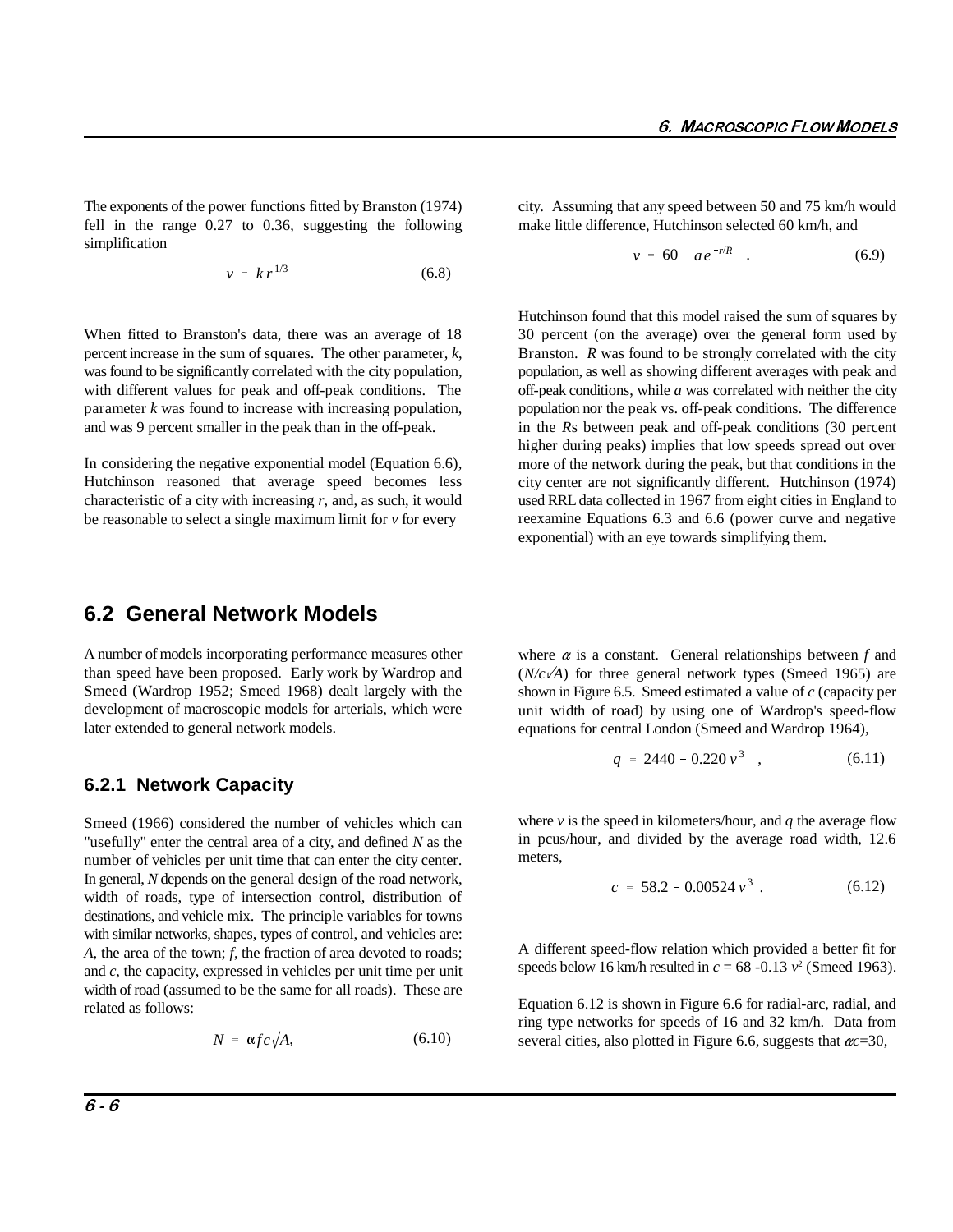

Note: (e=excluding area of ring road, I=including area of ring road)

Figure 6.5 Theoretical Capacity of Urban Street Systems (Smeed 1966, Figure 2).



Figure 6.6 Vehicles Entering the CBDs of Towns Compared with the Corresponding Theoretical Capacities of the Road Systems (Smeed 1966, Figure 4).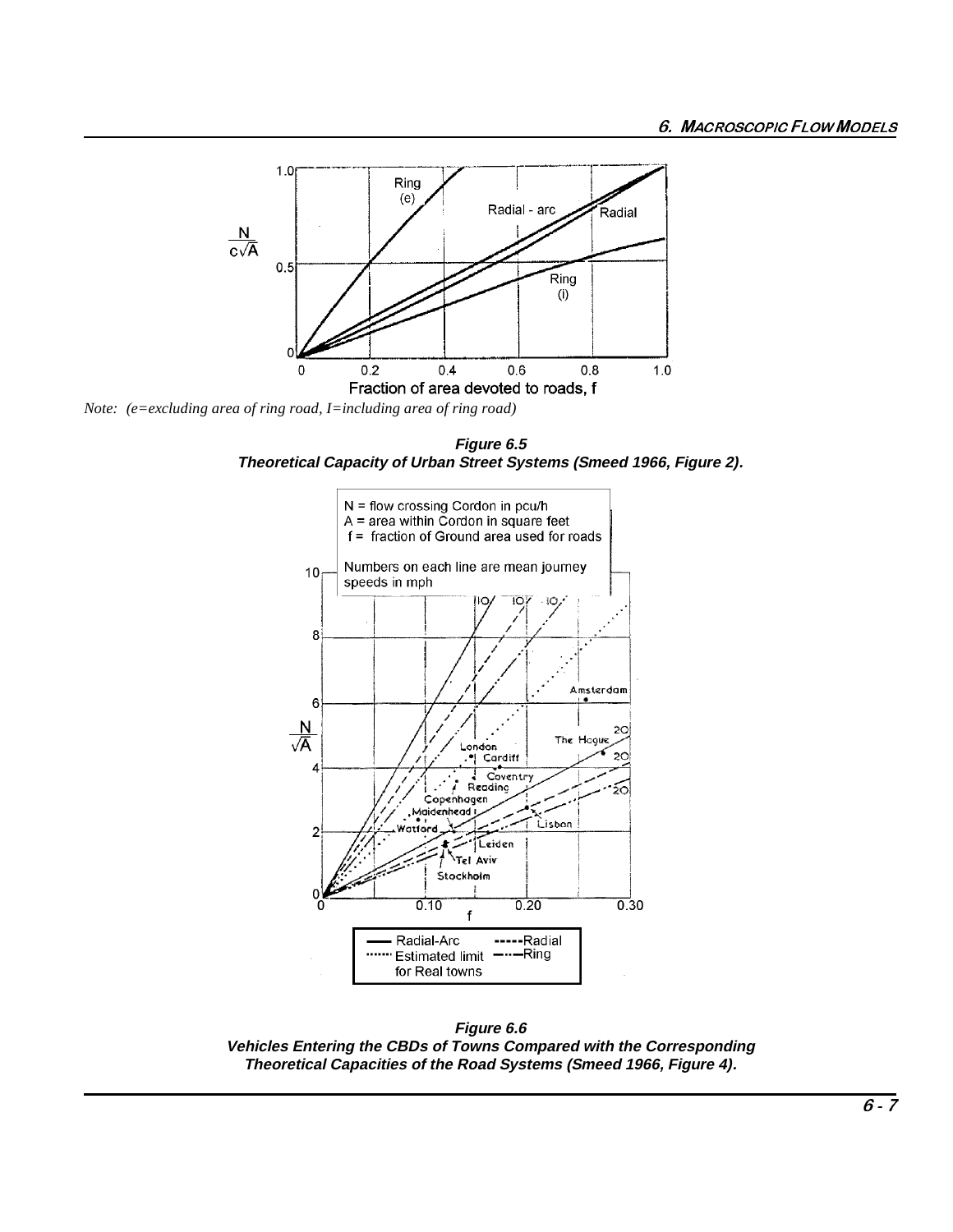and using the peak period speed of 16 km/h in central London, Equation 6.10 becomes

$$
N = (33 - 0.003 v3) f\sqrt{A} , \qquad (6.13)
$$

where  $\nu$  is in miles/hour and  $A$  in square feet. It should be noted that *f* represents the fraction of total area usefully devoted to roads. An alternate formulation (Smeed 1968) is

$$
N = (33 - 0.003 \, v^3) \, Jf\sqrt{A} \tag{6.14}
$$

where *f* is the fraction of area actually devoted to roads, while *J* is the fraction of roadways used for traffic movement. *J* was found to range between 0.22 and 0.46 in several cities in England. The large fraction of unused roadway is mostly due to the uneven distribution of traffic on all streets. The number of vehicles which can circulate in a town depends strongly on their average speed, and is directly proportional to the area of usable roadway. For a given area devoted to roads, the larger the central city, the smaller the number of vehicles which can circulate in the network, suggesting that a widely dispersed town is not necessarily the most economical design.

#### **6.2.2 Speed and Flow Relations**

Thomson (1967b) used data from central London to develop a linear speed-flow model. The data had been collected once every two years over a 14-year period by the RRL and the Greater London Council. The data consisted of a network-wide average speed and flow each year it was collected. The average speed was found by vehicles circulating through central London on predetermined routes. Average flows were found by first converting measured link flows into equivalent passenger carunits, then averaging the link flows weighted by their respective link lengths. Two data points (each consisting of an average speed and flow) were found for each of the eight years the data was collected: peak and off-peak.

Plotting the two points for each year, Figure 6.7, resulted in a series of negatively sloped trends. Also, the speed-flow capacity (defined as the flow that can be moved at a given speed) gradually increased over the years, likely due to geometric and traffic control improvements and "more efficient vehicles." This indicated that the speed-flow curve had been gradually changing, indicating that each year's speed and flow fell on different curves. Two data points were inadequate to determine the shape of the curve, so all sixteen data points were used by accounting for the



**Figure 6.7 Speeds and Flows in Central London, 1952-1966, Peak and Off-Peak (Thomson 1967b, Figure 11)**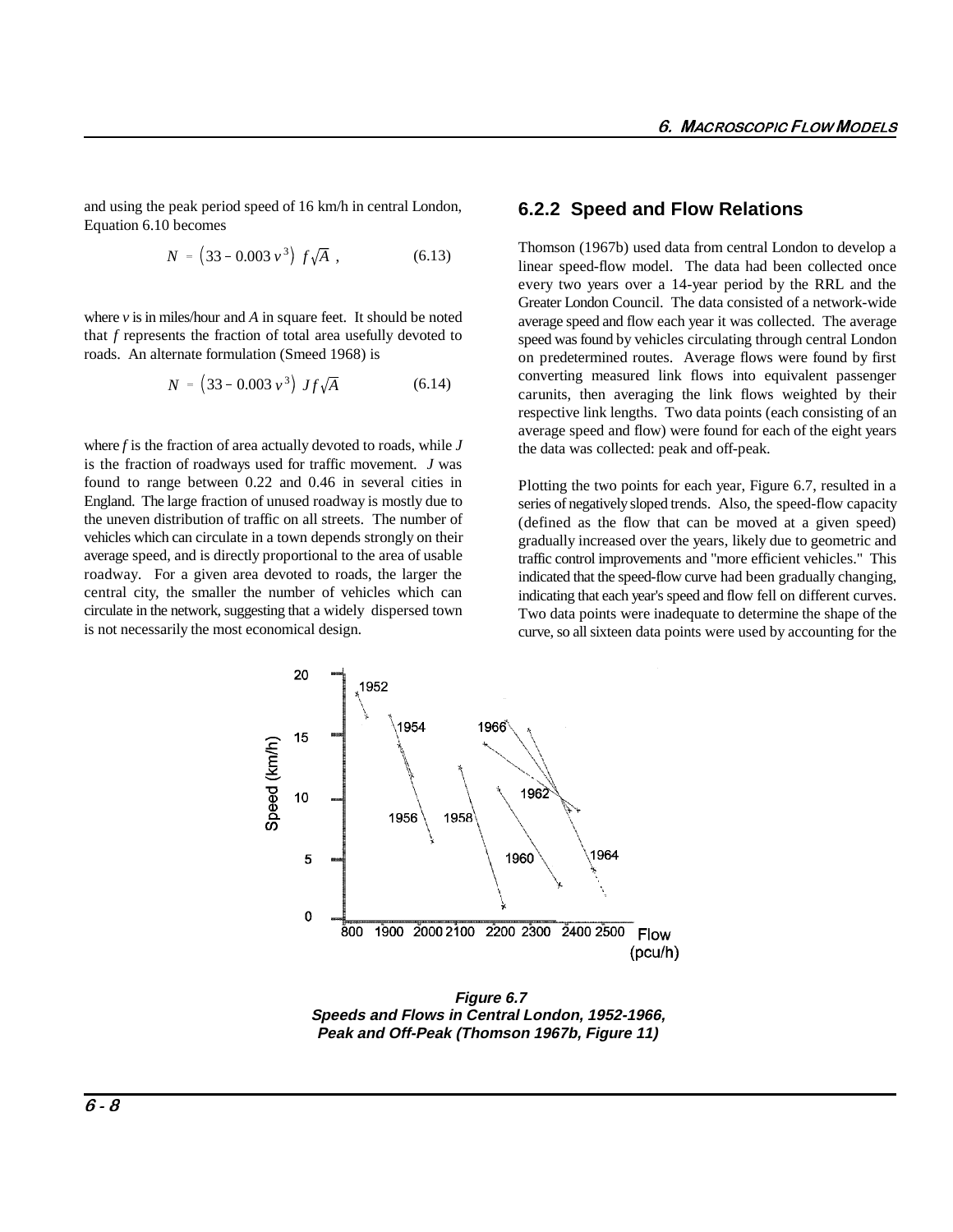changing capacity of the network, and scaling each year's flow The equation implies a free-flow speed of about 48.3 km/h measurement to a selected base year. Using linear regression, however, there were no flows less than 2200 pcu/hour in the the following equation was found: historical data.

$$
v = 30.2 - 0.0086 q \tag{6.15}
$$

where  $\nu$  is the average speed in kilometers/hour and  $q$  is the average flow in pcu/hour. This relation is plotted in Figure 6.8.

Thomson used data collected on several subsequent Sundays (Thomson 1967a) to get low flow data points. These are reflected in the trend shown in Figure 6.9.Also shown is a curve developed by Smeed and Wardrop using data from a single year only.



*Note: Scaled to 1964 equivalent flows.*

**Figure 6.8 Speeds and Scaled Flows, 1952-1966 (Thomson 1967b, Figure 2).**

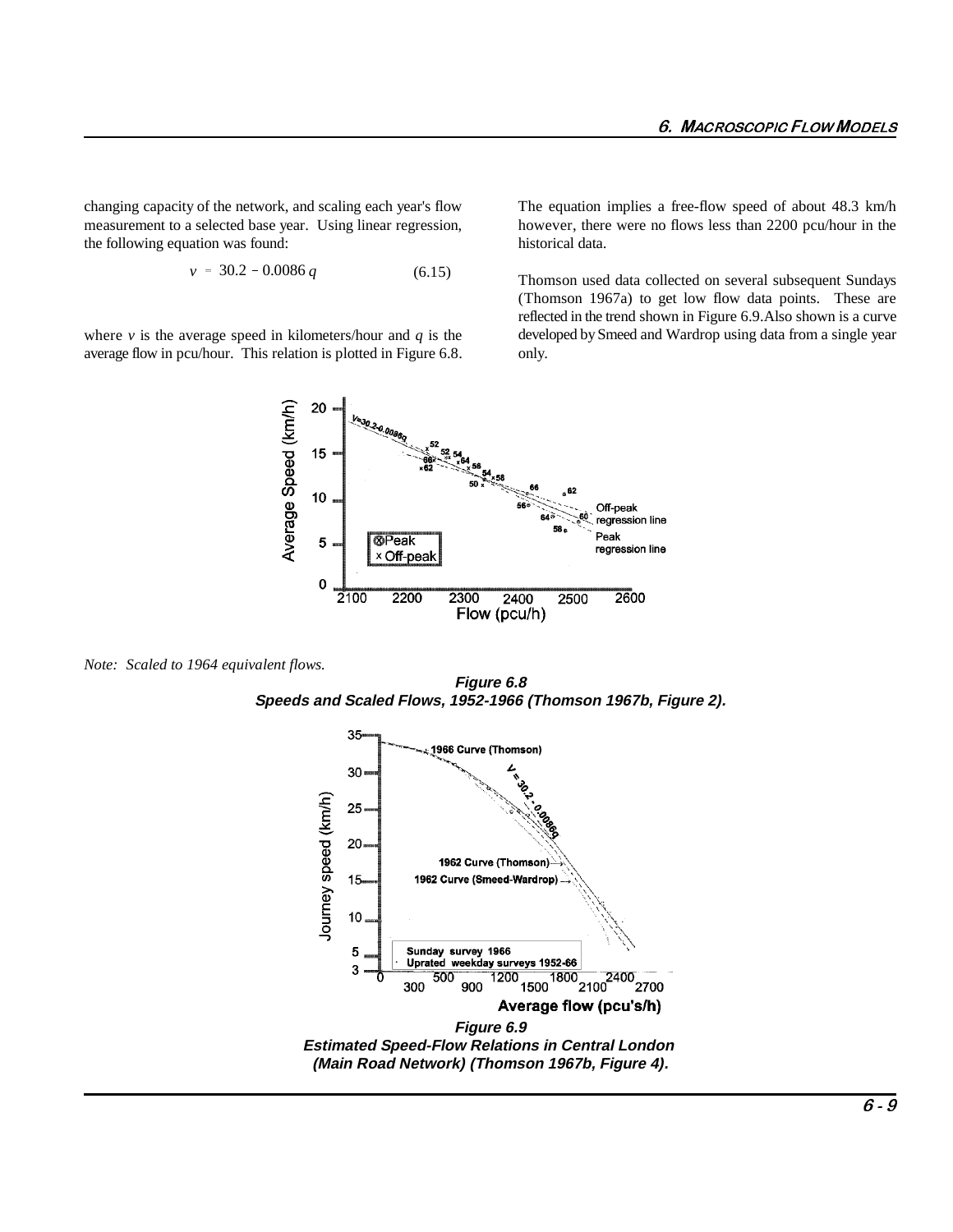The selected area of central London could be broken into inner and outer zones, distinguished principally by traffic signal densities, respectively 7.5 and 3.6 traffic signals per route-mile. Speed and flow conditions were found to be significantly different between the zones, as shown in Figure 6.10, and for the inner zone,

$$
v = 24.3 - 0.0075 q \quad , \tag{6.16}
$$

and for the outer zone,

$$
v = 34.0 - 0.0092 q \quad . \tag{6.17}
$$

Wardrop (1968) directly incorporated average street width and average signal spacing into a relation between average speed and flow, where the average speed includes the stopped time. In order to obtain average speeds, the delay at signalized intersections must be considered along with the running speed between the controlled intersections, where running speed is defined as the average speed while moving. Since speed is the inverse of travel time, this relation can be expressed as:

$$
\frac{1}{v} = \frac{1}{v_r} + f d \quad , \tag{6.18}
$$

where *v* is the average speed in mi/h,  $v_r$ , the running speed in mi/h, *d* the delay per intersection in hours, and *f* the number of signalized intersections per mile. Assuming  $v = a(1-a/O)$  and  $d = b/(1-q/\lambda s)$ , where *q* is the flow in pcu/hr, *Q* is the capacity in pcu/hr,  $\lambda$  is the g/c time, and *s* is the saturation flow in pcu/hr, and combining into Equation 6.18,

$$
\frac{1}{v} = \frac{1}{a(1-q/Q)} + \frac{fb}{1-q/\lambda s}
$$
(6.19)

Using an expression for running speed found for central London (Smeed and Wardrop 1964; RRL 1965),

$$
v_r = 31 - \frac{0.70q + 430}{3w} \tag{6.20}
$$



**Figure 6.10 Speed-Flow Relations in Inner and Outer Zones of Central Area (Thomson 1967a, Figure 5).**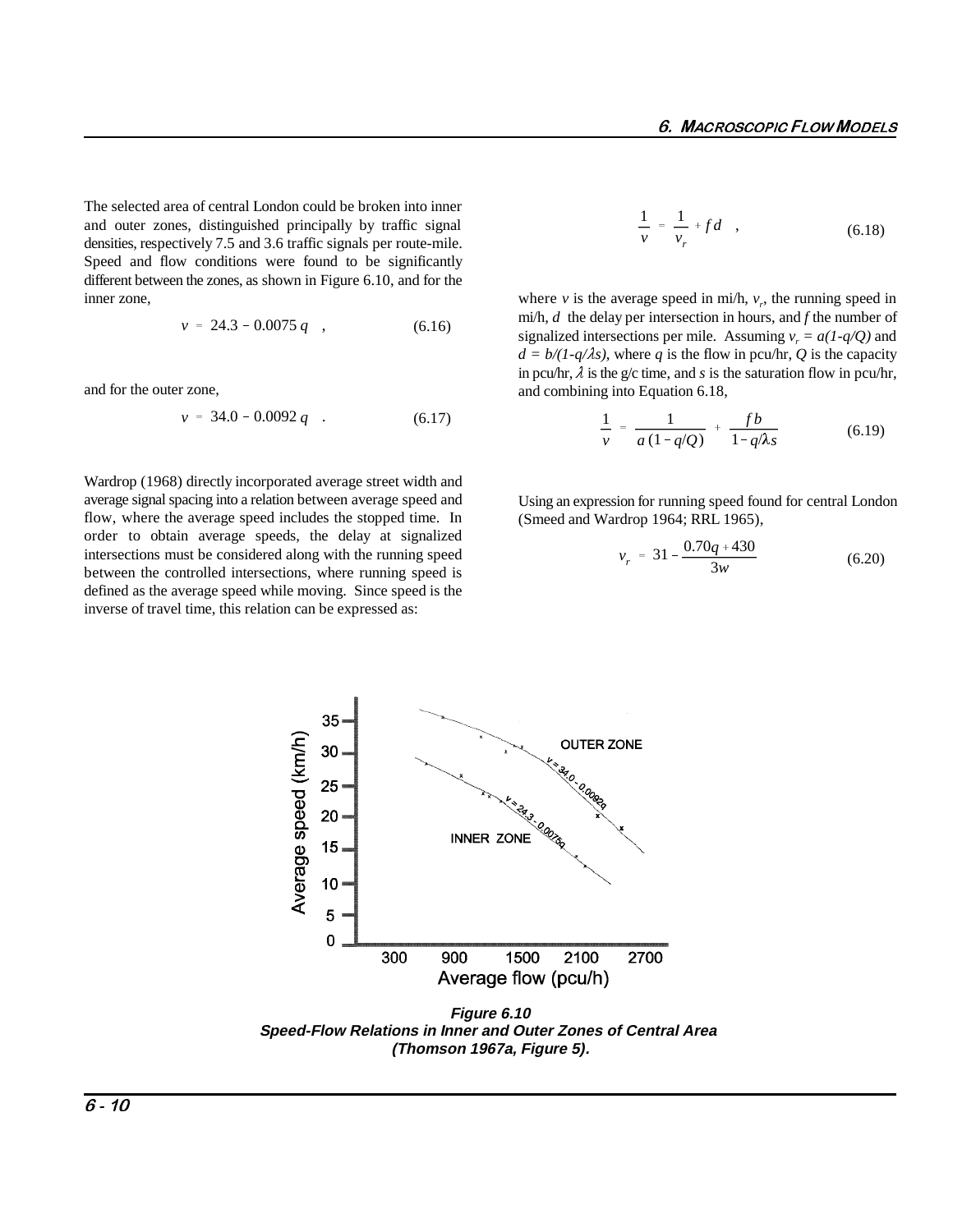where *w* is the average roadway width in feet, and an average street width of 42 feet (in central London), Equation 6.20 becomes  $v_r = 28 - 0.0056 q$ , or 24 mi/h, whichever is less. The coefficient of *q* was modified to 0.0058 to better fit the observed running speed.

Using observed values of 0.038 hours/mile stopped time, 2180 pcu/hr flow, and 2610 pcu/hr capacity, the numerator of the second term of Equation 6.19 (*fb*) was found to be 0.0057. Substituting the observed values into Equation 6.19,

$$
\frac{1}{v} = \frac{1}{28 - 0.0058 q} + \frac{0.0057}{1 - \frac{q}{2610}}.
$$

Simplifying,

$$
\frac{1}{v} = \frac{1}{28 - 0.0058q} + \frac{1}{197 - 0.0775q} \tag{6.21}
$$

Revising the capacity to 2770 pcu/hour (to reflect 1966 data), thus changing the coefficient of *q* in the second term of Equation 6.21 to 0.071, this equation provided a better fit than Thomson's linear relation (Thomson 1967b) and recognizes the known information on the ultimate capacity of the intersections.

Generalizing this equation for urban areas other than London, and knowing that the average street width in central London was 12.6 meters, the running speed can be written

$$
v_r = 31 - \frac{430}{3w} - \frac{aq}{w}
$$
  
= 31 -  $\frac{140}{w} - \frac{aq}{w}$ 

Since  $a/w = 0.0058$  when  $w = 42$  by Equation 6.21,  $a=0.0244$ , then

$$
v_r = 31 - \frac{140}{w} - 0.0244 \frac{q}{w} \quad . \tag{6.22}
$$

For the delay term, five controlled intersections per mile and a g/c of 0.45 were found for central London. Additionally, the intersection capacity was assumed to be proportional to the average stop line width, given that it is more than 5 meters wide (RRL 1965), which was assumed to be proportional to the roadway width. The general form for the delay equation (second term of Equation 6.21) is

$$
fd = \frac{fb}{1 - q/k\lambda w} \tag{6.23}
$$

where *k* is a constant. For central London,  $w = 42$ ,  $\lambda = 0.45$ , and  $k\lambda w = Q = 2770$ , thus  $k = 147$ , yielding

$$
fd = \frac{fb}{1 - q/147 \,\lambda w} \tag{6.24}
$$

Given that  $f = 5$  signals/mile and  $fb = 0.00507$  for central London,  $b = 0.00101$ , yielding

$$
fd = \frac{f}{1000 - 6.8 \, q/\lambda w} \quad . \tag{6.25}
$$

Combining, then, for the general equation for average speed:

$$
\frac{1}{v} = \frac{1}{31 - \frac{140}{w} - 0.0244 \frac{q}{w}} + \frac{f}{1000 - 6.8 \frac{q}{\lambda w}} \quad (6.26)
$$

The sensitivity of Equation 6.26 to flow, average street width, number of signalized intersections per mile, and the fraction of green time are shown in Figures 6.11, 6.12, and 6.13. By calibrating this relation on geometric and traffic control features in the network, Wardrop extended the usefulness of earlier speed flow relations. While fitting nicely for central London, the applicability of this relation to other cities in its generalized format (Equation 6.26) is not shown, due to a lack of available data.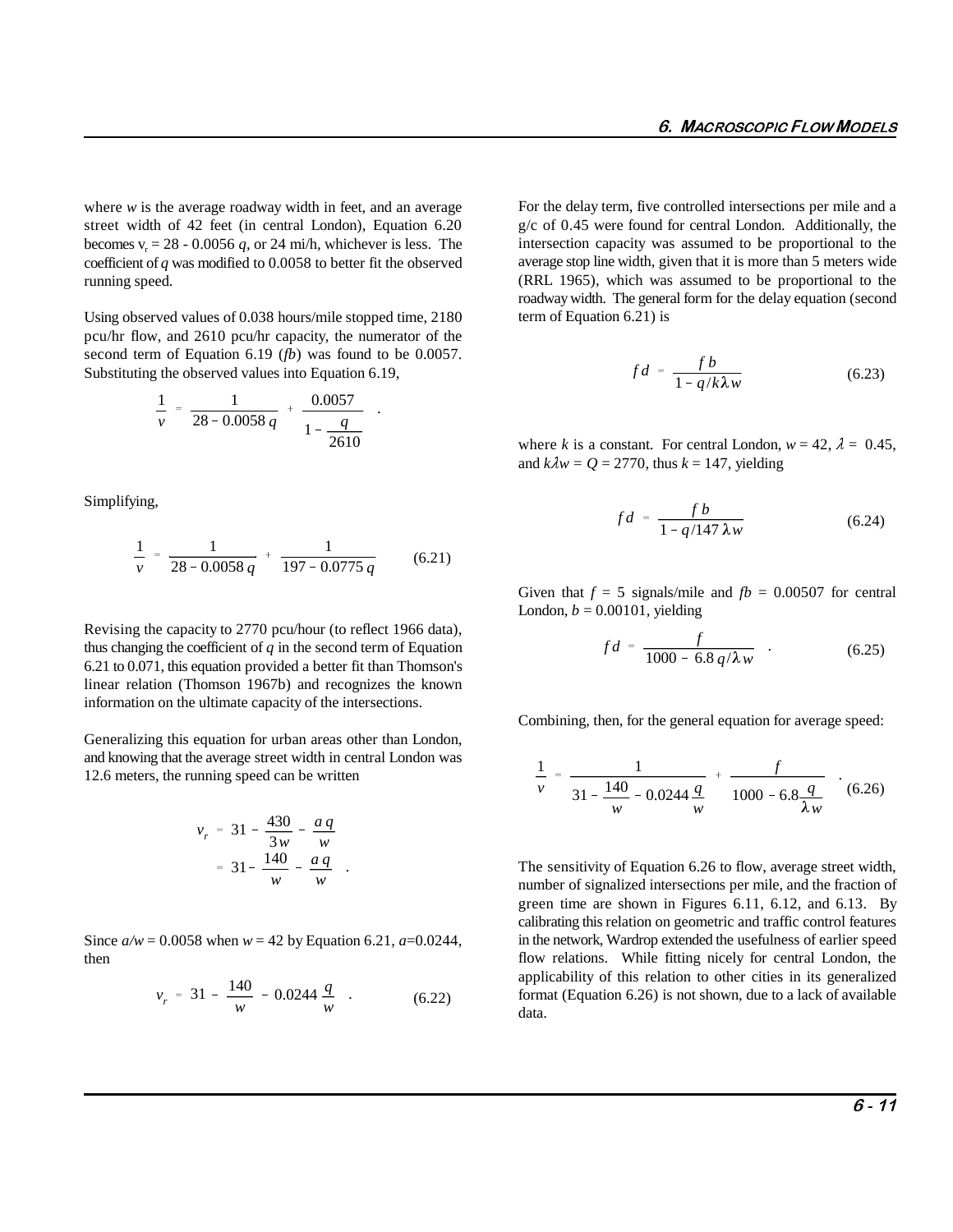

Figure 6.11 Effect of Roadway Width on Relation Between Average (Journey) Speed and Flow in Typical Case (Wardrop 1968, Figure 5).



Figure 6.12 Effect of Number of Intersections Per Mile on Relation Between Average (Journey) Speed and Flow in Typical Case (Wardrop 1968, Figure 6).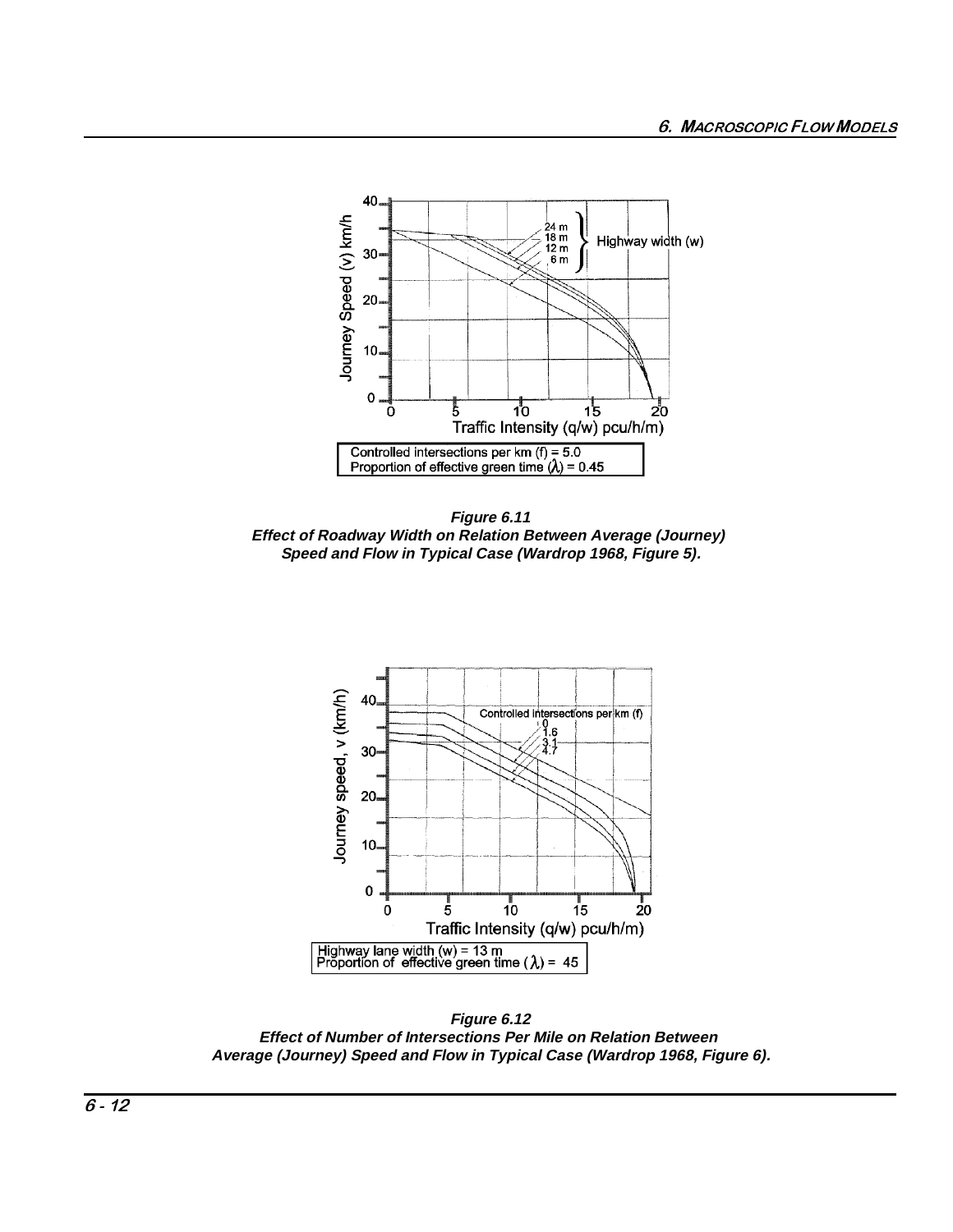

speed and the concentration (defined as the number of vehicles The two-fluid theory has been developed and applied to a greater in the network), shown in Figure 6.14, and between average extent than the other models discussed in this section, and is speed and the vehicle miles traveled in the network in one hour, described in Section 6.3. shown in Figure 6.15. Floating vehicles on circuits within the network were used to estimate average speed and aerial photographs were used to estimate concentration.

There is a certain concentration that results in the maximum flow (or the maximum number of miles traveled, see Figure 6.15), which occurs around 10 miles/hour. As traffic builds up past this optimum, average speeds show little deterioration, but there is excessive queuing to get into the network (either from car parking lots within the network or on streets leading into the designated network). Godfrey also notes that expanding an intersection to accommodate more traffic will move the queue to another location within the network, unless the bottlenecks downstream are cleared.

### **6.2.3 General Network Models Incorporating Network Parameters**

Some models have defined specific parameters which intend to quantify the quality of traffic service provided to the users in the network. Two principal models are discussed in this chapter, the

Godfrey (1969) examined the relations between the average  $\alpha$ -relationship, below, and the two-fluid theory of town traffic.

Zahavi (1972a; 1972b) selected three principal variables, *I*, the traffic intensity (here defined as the distance traveled per unit area), *R*, the road density (the length or area of roads per unit area), and *v*, the weighted space mean speed. Using data from England and the United States, values of *I*, *v*, and *R* were found for different regions in different cities. In investigating various relationships between *I* and *v/R*, a linear fit was found between the logarithms of the variables:

$$
I = \alpha(\nu/R)^m \quad , \tag{6.27}
$$

where  $\alpha$  and  $m$  are parameters. Trends for London and Pittsburgh are shown in Figure 6.16. The slope (*m*) was found to be close to -1 for all six cities examined, reducing Equation 6.27 to

$$
I = \alpha R/v \quad , \tag{6.28}
$$

where  $\alpha$  is different for each city. Relative values of the variables were calculated by finding the ratio between observed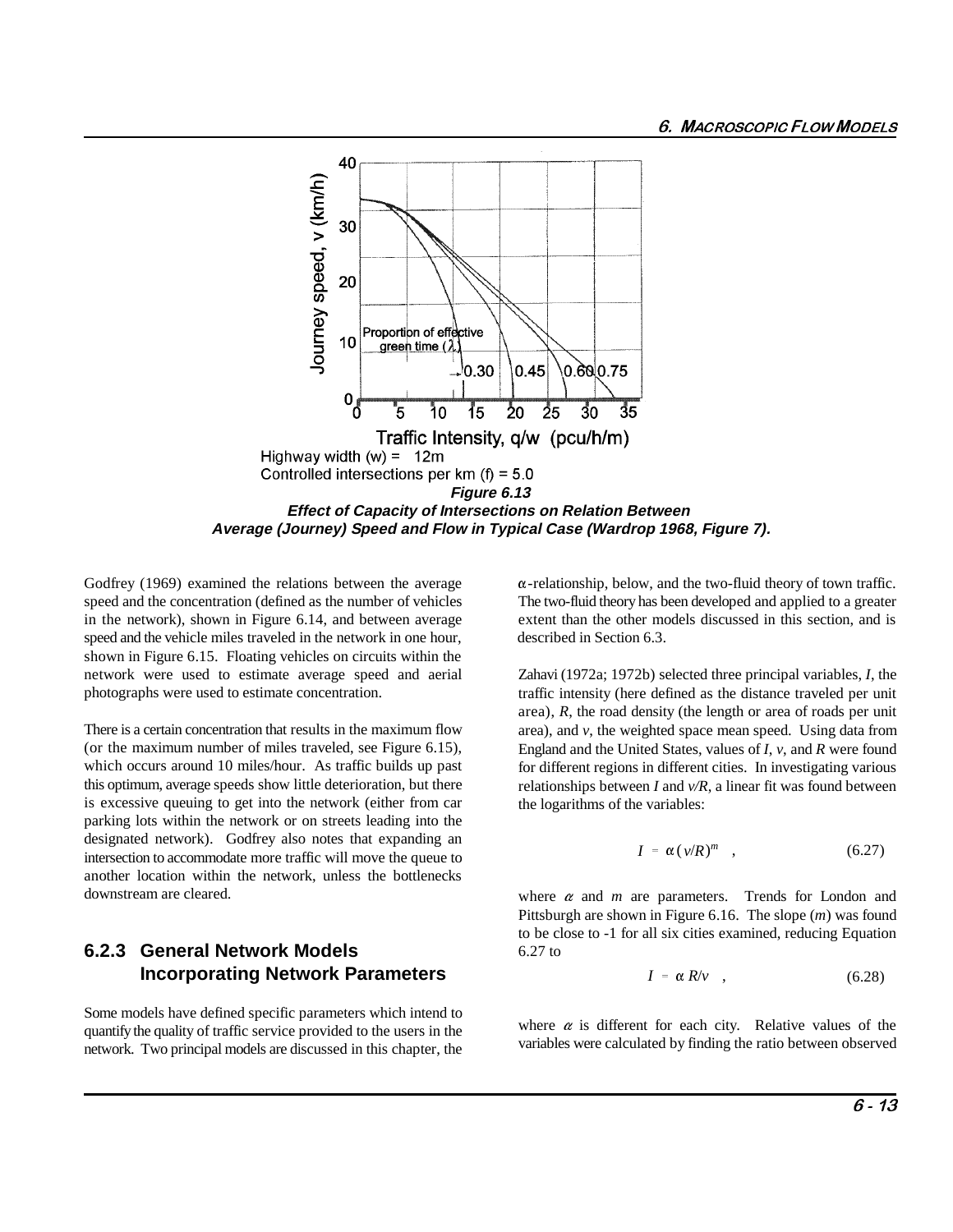

Figure 6.14 **Relationship Between Average (Journey)** Speed and Number of Vehicles on Town Center Network (Godfrey 1969, Figure 1).



Figure 6.15 Relationship Between Average (Journey) Speed of Vehicles and Total Vehicle Mileage on Network (Godfrey 1969, Figure 2).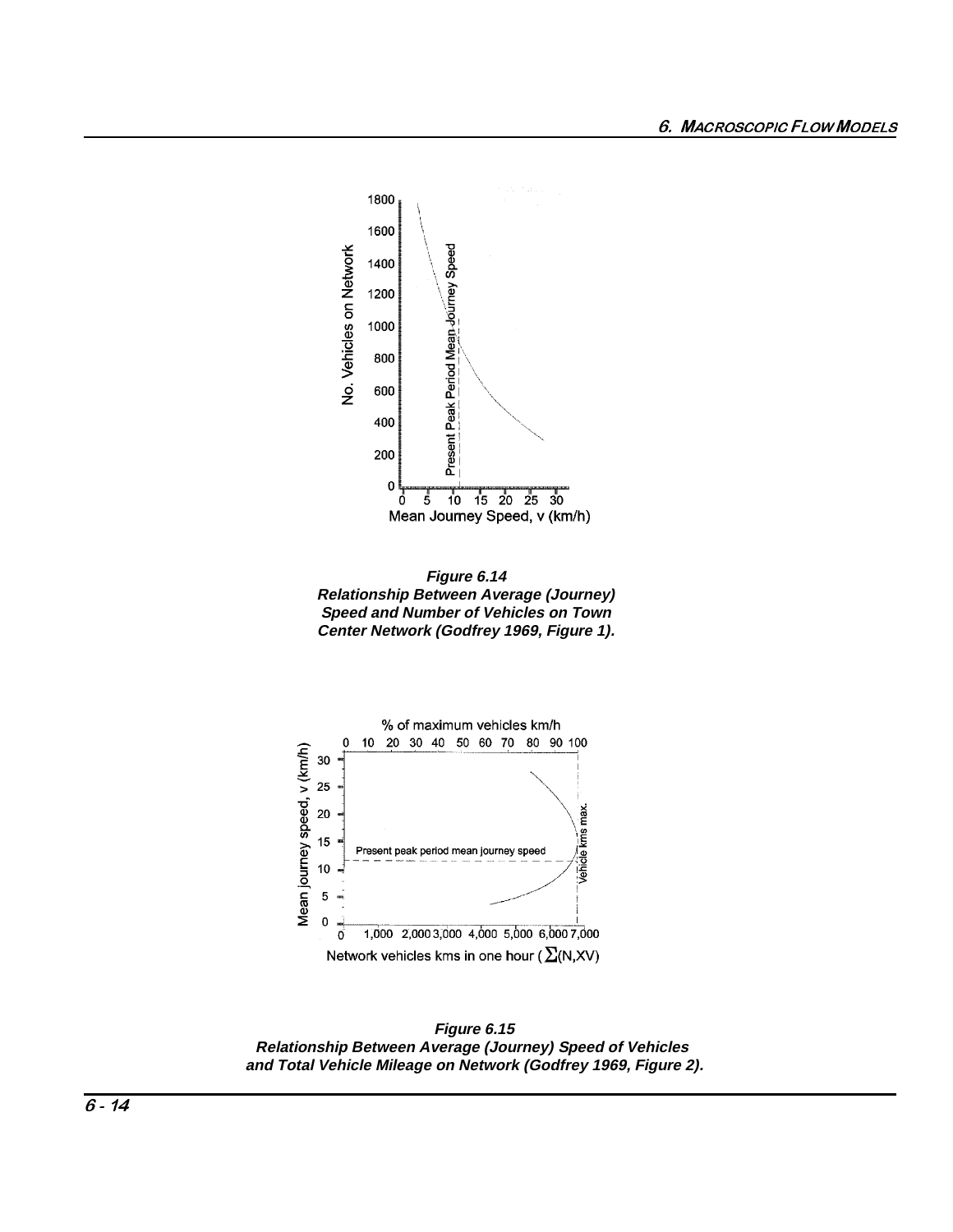

**Figure 6.16 The -Relationship for the Arterial Networks of London and Pittsburgh, in Absolute Values (Zahavi 1972a, Figure 1).**

values of *I* and *v/R* for each sector and the average value for the entire city. The relationship between the relative values is shown in Figure 6.17, where the observations for London and Pittsburgh fall along the same line.

The physical characteristics of the road network, such as street widths and intersection density, were found to have a strong effect on the value of  $\alpha$  for each zone in a city. Thus,  $\alpha$  may serve as a measure of the combined effects of the network characteristics and traffic performance, and can possibly be used as an indicator for the level of service. The  $\alpha$  map of London is shown in Figure 6.18. Zones are shown by the dashed lines, with dotted circles indicating zone centroids. Values of  $\alpha$  were calculated for each zone and contour lines of equal  $\alpha$  were drawn, showing areas of (relatively) good and poor traffic flow conditions. (The quality of traffic service improves with increasing  $\alpha$ .)

Unfortunately, Buckley and Wardrop (1980) have shown that  $\alpha$ is strongly related to the space mean speed, and Ardekani (1984), through the use of aerial photographs, has shown that  $\alpha$ has a high positive correlation with the network concentration.

The two-fluid model also uses parameters to evaluate the level of service in a network and is described in Section 6.3.

#### **6.2.4 Continuum Models**

Models have been developed which assume an arbitrarily fine grid of streets, i.e., infinitely many streets, to circumvent the errors created on the relatively sparse networks typically used during the trip or network assignment phase in transportation planning (Newell 1980). A basic street pattern is superimposed over this continuum of streets to restrict travel to appropriate directions. Thus, if a square grid were used, travel on the street network would be limited to the two available directions (the x and y directions in a Cartesian plot), but origins and destinations could be located anywhere in the network.

Individual street characteristics do not have to be specifically modeled, but network-wide travel time averages and capacities (per unit area) must be used for traffic on the local streets. Other street patterns include radial-ring and other grids (triangular, for example).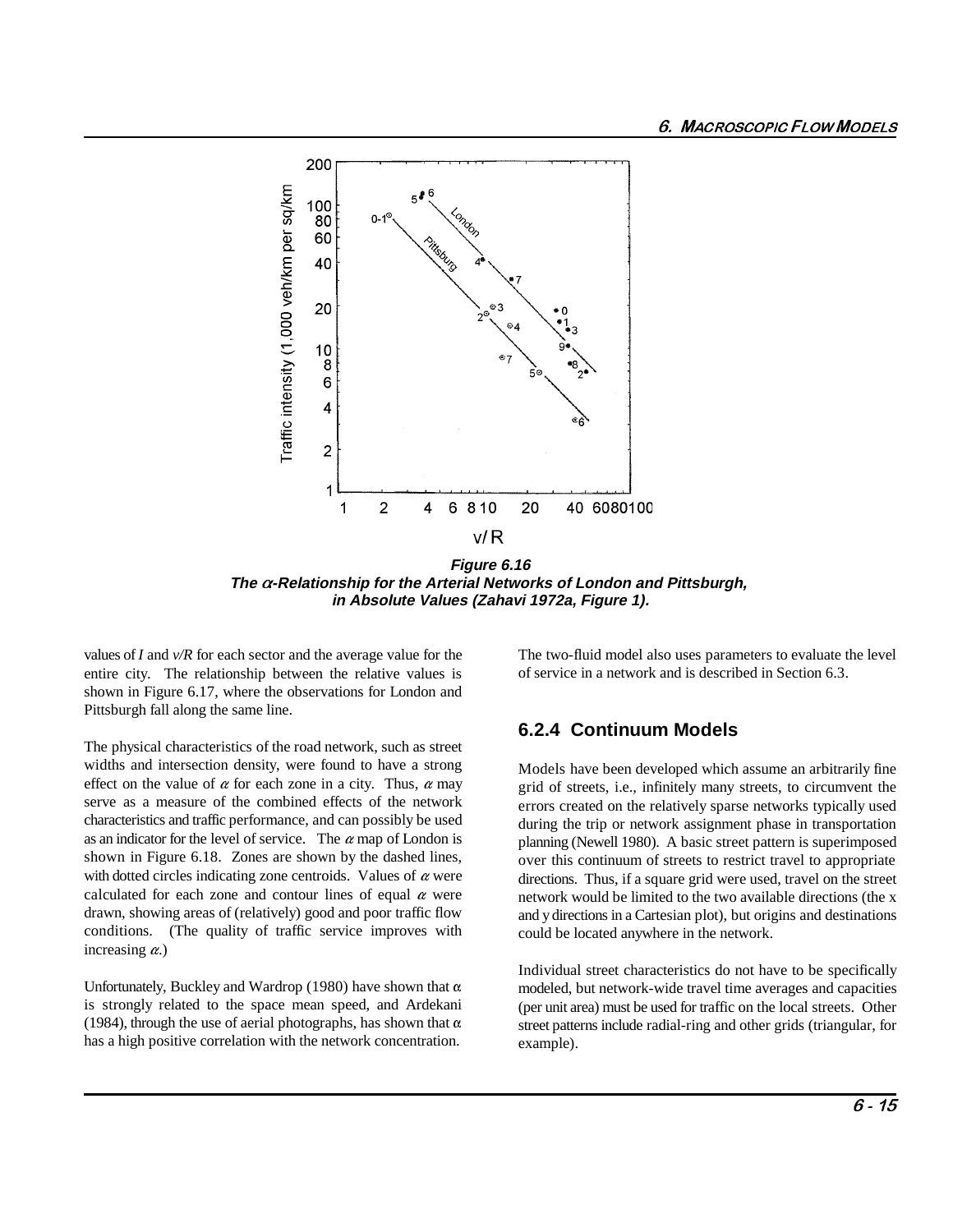

Figure 6.17<br>The a-Relationship for the Arterial Networks of London and Pittsburgh, in Relative Values (Zahavi 1972a, Figure 2).



Figure 6.18<br>The  $\alpha$ -Map for London, in Relative Values (Zahavi 1972b, Figure 1).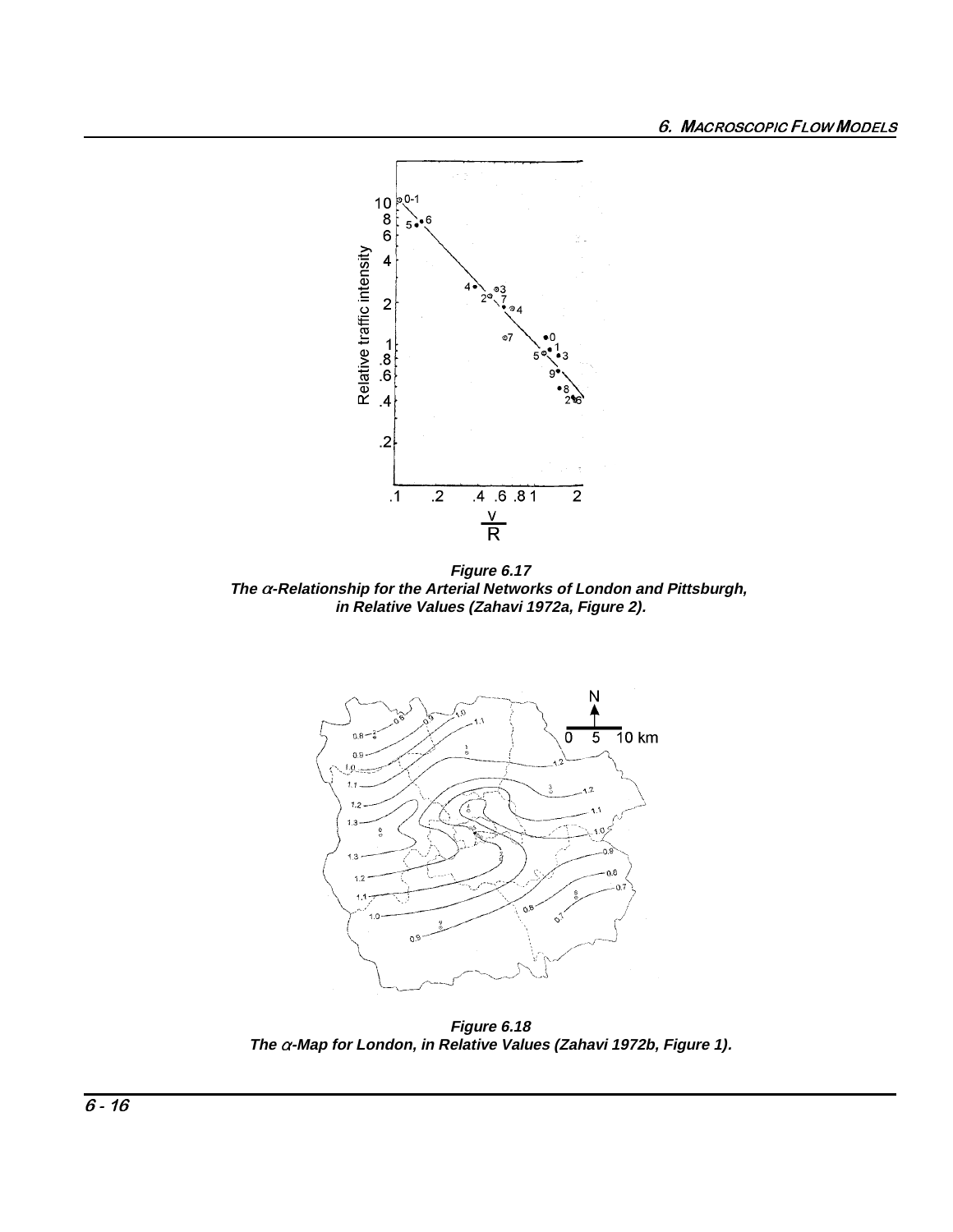streets (such as arterials and freeways) are modeled directly. network of major streets. Thus, the continuum of local streets provides direct access

While the continuum comprises the local streets, the major (within the constraints provided by the superimposed grid) to the

**6.3 Two-Fluid Theory**

An important result from Prigogine and Herman's (1971) kinetic theory of traffic flow is that two distinct flow regimes can be shown. These are individual and collective flows and are a function of the vehicle concentration. When the concentration rises so that the traffic is in the collective flow regime, the flow pattern becomes largely independent of the will of individual drivers.

Because the kinetic theory deals with multi-lane traffic, the twofluid theory of town traffic was proposed by Herman and Prigogine (Herman and Prigogine 1979; Herman and Ardekani 1984) as a description of traffic in the collective flow regime in an urban street network. Vehicles in the traffic stream are divided into two classes (thus, two fluid): moving and stopped vehicles. Those in the latter class include vehicles stopped in the traffic stream, i.e., stopped for traffic signals and stop signs, stopped for vehicles loading and unloading which are blocking a moving lane, stopped for normal congestion, etc., but excludes those out of the traffic stream (e.g., parked cars).

The two-fluid model provides a macroscopic measure of the quality of traffic service in a street network which is independent of concentration. The model is based on two assumptions:

- (1) The average running speed in a street network is proportional to the fraction of vehicles that are moving, and
- (2) The fractional stop time of a test vehicle circulating in a network is equal to the average fraction of the vehicles stopped during the same period.

The variables used in the two-fluid model represent networkwide averages taken over a given period of time.

The first assumption of the two-fluid theory relates the average speed of the moving (running) vehicles,  $V_r$ , to the fraction of moving vehicles,  $f_r$ , in the following manner:

$$
V_r = V_m f_r^n \t\t(6.29)
$$

where  $V_m$  and *n* are parameters.  $V_m$  is the average maximum running speed, and *n* is an indicator of the quality of traffic service in the network; both are discussed below. The average speed, *V*, can be defined as  $V_r f_r$ , and combining with Equation 6.29,

$$
V = V_m f_r^{n+1} \t\t(6.30)
$$

Since  $f_r + f_s = 1$ , where  $f_s$  is the fraction of vehicles stopped, Equation 6.30 can be rewritten

$$
V = V_m (1 - f_s)^{n+1} . \tag{6.31}
$$

Boundary conditions are satisfied with this relation: when  $f = 0$ ,  $V=V_m$ , and when  $f = 1$ ,  $V=0$ .

This relation can also be expressed in average travel times rather than average speeds. Note that *T* represents the average travel time,  $T_r$ , the running (moving) time, and  $T_s$ , the stop time, all per unit distance, and that  $T=1/V$ ,  $T_r=1/V_r$ , and  $T_m=1/V_m$ , where  $T_m$ is the average minimum trip time per unit distance.

The second assumption of the two-fluid model relates the fraction of time a test vehicle circulating in a network is stopped to the average fraction of vehicles stopped during the same period, or

$$
f_s = \frac{T_s}{T} \ . \tag{6.32}
$$

This relation has been proven analytically (Ardekani and Herman 1987), and represents the ergodic principle embedded in the model, i.e., that the network conditions can be represented by a single vehicle appropriately sampling the network.

Restating Equation 6.31 in terms of travel time,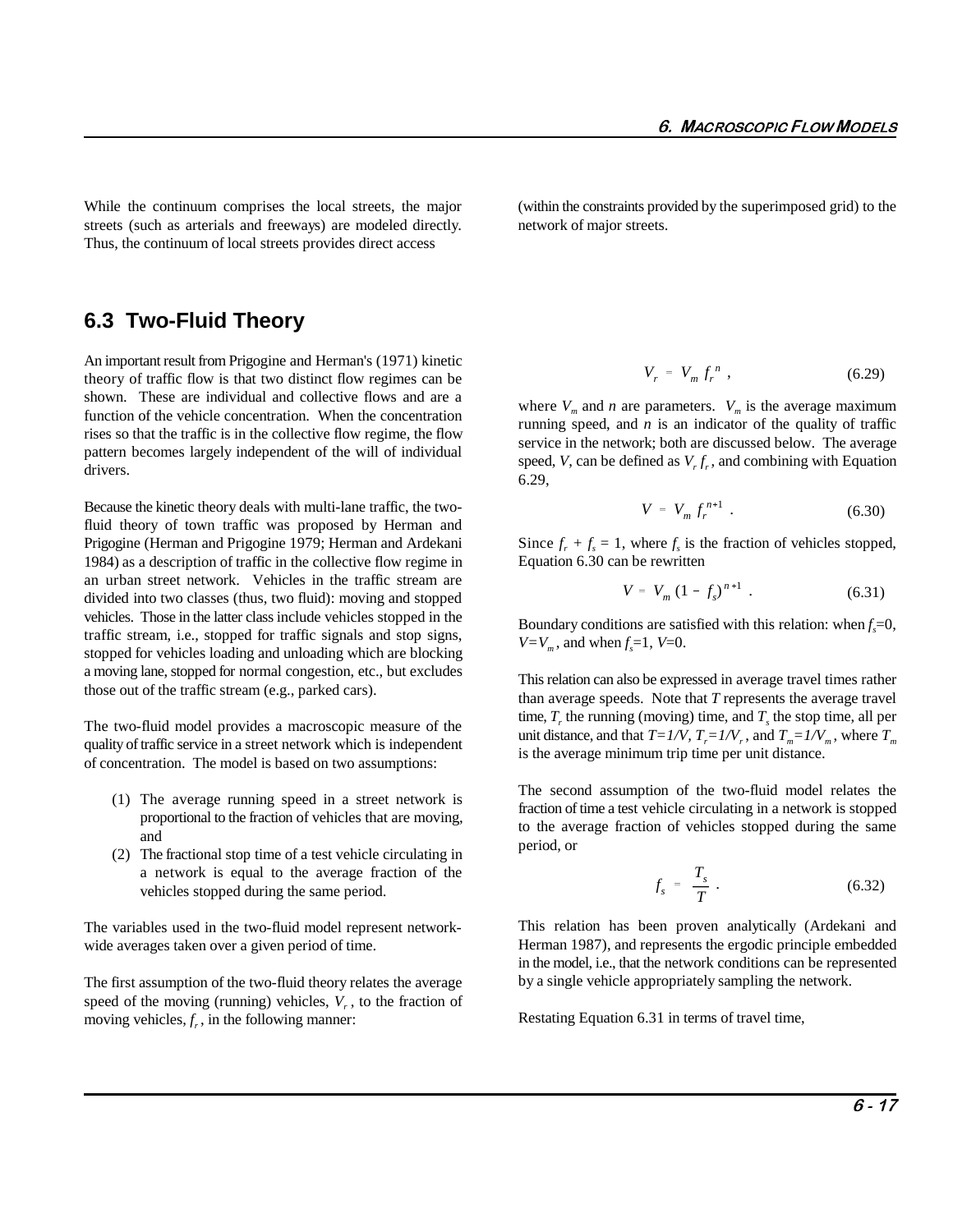$$
T = T_m (1 - f_s)^{-(n+1)}.
$$
 (6.33)

Incorporating Equation 6.32,

$$
T = T_m \left[ 1 - (T_s/T) \right]^{-(n+1)}, \tag{6.34}
$$

realizing that  $T = T_r + T_s$ , and solving for  $T_r$ ,

$$
T_r = T_m^{\frac{1}{n+1}} T^{\frac{n}{n+1}}.
$$
 (6.35)

The formal two-fluid model formulation, then, is

$$
T_s = T - T_m^{\frac{1}{n+1}} T^{\frac{n}{n+1}}.
$$
 (6.36)

A number of field studies have borne out the two-fluid model Ardekani et al. 1985); and have indicated that urban street Data points representing higher concentration levels lie higher networks can be characterized by the two model parameters, *n* and  $T_m$ . These parameters have been estimated using

observations of stopped and moving times gathered in each network. The log transform of Equation 6.35,

$$
\ln T_r = \frac{1}{n+1} \ln T_m + \frac{n}{n+1} \ln T \tag{6.37}
$$

provides a linear expression for the use of least squares analysis.

(Herman and Ardekani 1984; Ardekani and Herman 1987; the y-intercept (i.e., *T* at  $T_s=0$ ), and *n* by the slope of the curve. Empirical information has been collected with chase cars following randomly selected cars in designated networks. Runs have been broken into one- or two-mile trips, and the running time  $(T_r)$  and total trip time  $(T)$  for each one- or two-mile trip from the observations for the parameter estimation. Results tend to form a nearly linear relationship when trip time is plotted against stop time (Equation 6.36) as shown in Figure 6.19 for data collected in Austin, Texas. The value of  $T_m$  is reflected by along the curve.



*Note: Each point represents one test run approximately 1 or 2 miles long.* 

**Figure 6.19 Trip Time vs. Stop Time for the Non-Freeway Street Network of the Austin CBD (Herman and Ardekani 1984, Figure 3).**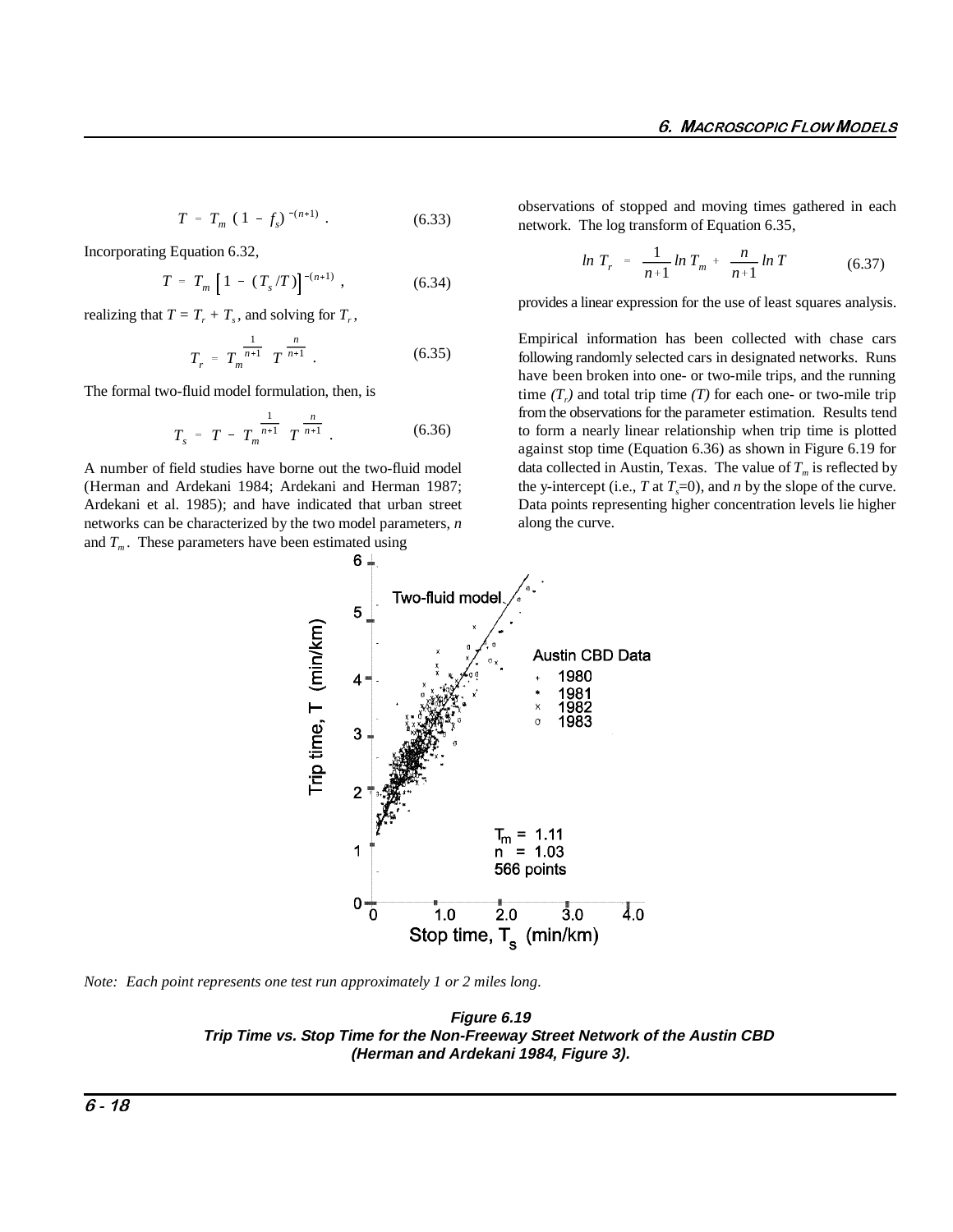#### **6.3.1 Two-Fluid Parameters**

The parameter  $T_m$  is the average minimum trip time per unit distance, and it represents the trip time that might be experienced by an individual vehicle alone in the network with no stops. This parameter is unlikely to be measured directly, since a lone vehicle driving though the network very late at night is likely to have to stop at a red traffic signal or a stop sign.  $T_m$ , then, is a measure of the uncongested speed, and a higher value would indicate a lower speed, typically resulting in poorer operation.  $T_m$  has been found to range from 1.5 to 3.0 minutes/mile, with smaller values typically representing better operating conditions in the network.

As stop time per unit distance  $(T_s)$  increases for a single value of *n*, the total trip time also increases. Because  $T=T_r+T_s$ , the total trip time must increase at least as fast as the stop time. If  $n=0$ ,  $T<sub>r</sub>$  is constant (by Equation 6.35), and trip time would increase at the same rate as the stop time. If  $n>0$ , trip time increases at a faster rate than the stop time, meaning that running time is also increasing. Intuitively, *n* must be greater than zero, since the usual cause for increased stop time is increased

 congestion, and when congestion is high, vehicles when moving, travel at a lower speed (or higher running time per unit distance) than they do when congestion is low. In fact, field studies have shown that *n* varies from 0.8 to 3.0, with a smaller value typically indicating better operating conditions in the network. In other words, *n* is a measure of the resistance of the network to degraded operation with increased demand. Higher values of *n* indicate networks that degrade faster as demand increases. Because the two-fluid parameters reflect how the network responds to changes in demand, they must be measured and evaluated in a network over the entire range of demand conditions.

While lower *n* and  $T_m$  values represent, in general, better traffic operations in a network, often there is a tradeoff. For example, two-fluid trends for four cities are shown in Figure 6.20. In comparing Houston ( $T_m$ =2.70 min/mile,  $n$ =0.80) and Austin  $(T_m=1.78 \text{ min/mile}, n=1.65)$ , one finds that traffic in Austin moves at significantly higher average speeds during off-peak conditions (lower concentration); at higher concentrations, the curves essentially overlap, indicating similar operating conditions. Thus, despite a higher value of *n*, traffic conditions



*Note: Trip Time vs. Stop Time Two-Fluid Model Trends for CBD Data From the Cities of Austin, Houston, and San Antonio, Texas, and Matamoros, Mexico.* 

**Figure 6.20 Trip Time vs. Stop Time Two-Fluid Model Trends (Herman and Ardekani 1984, Figure 6).**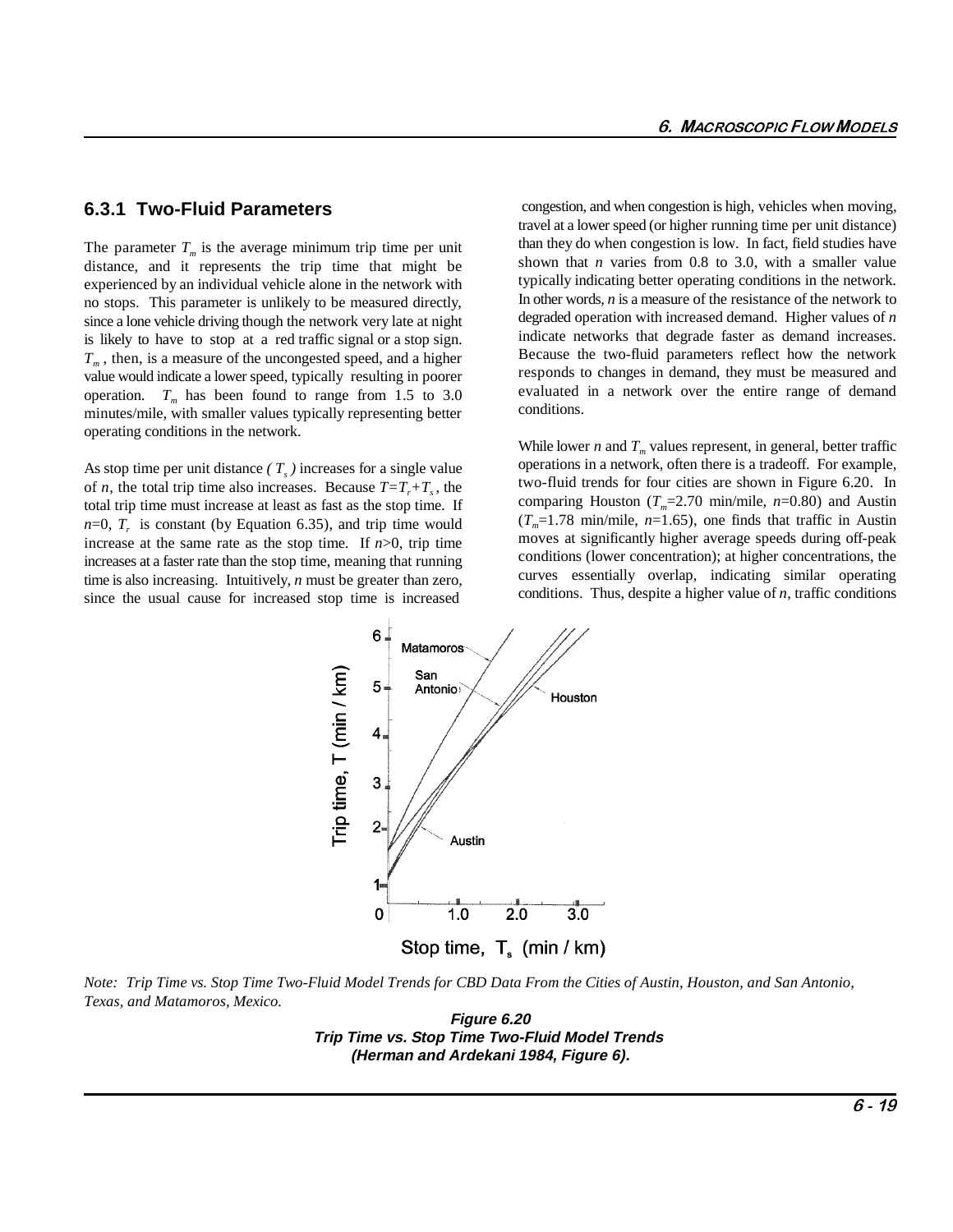are better in Austin than Houston, at least at lower being chased imitating the other driver's actions so as to reflect, concentrations. Different values of the two-fluid parameters are as closely as possible, the fraction of time the other driver spends found for different city street networks, as was shown above and stopped. The objective is to sample the behavior of the drivers in Figure 6.21. The identification of specific features which have in the network as well as the commonly used routes in the street the greatest effect on these parameters has been approached network. The chase car's trip history is then broken into onethrough extensive field studies and computer simulation.

#### **6.3.2 Two-Fluid Parameters: Influence of Driver Behavior**

Data for the estimation of the two-fluid parameters is collected through chase car studies, where the driver is instructed to follow a randomly selected vehicle until it either parks or leaves the designated network, after which a nearby vehicle is selected and followed. The chase car driver is instructed to follow the vehicle mile (typically) segments, and  $T_r$  and  $T$  calculated for each mile. The  $(T, T)$  observations are then used in the estimation of the two-fluid parameters.

One important aspect of the chase car study is driver behavior, both that of the test car driver and the drivers sampled in the network. One study addressed the question of extreme driver behaviors, and found that a test car driver instructed to drive aggressively established a significantly different two-fluid trend than one instructed to drive conservatively in the same network at the same time (Herman et al. 1988).



*Note: Trip Time vs. Stop Time Two-Fluid Model Trends for Dallas and Houston, Texas, compared to the trends in Milwaukee, Wisconsin, and in London and Brussels.*

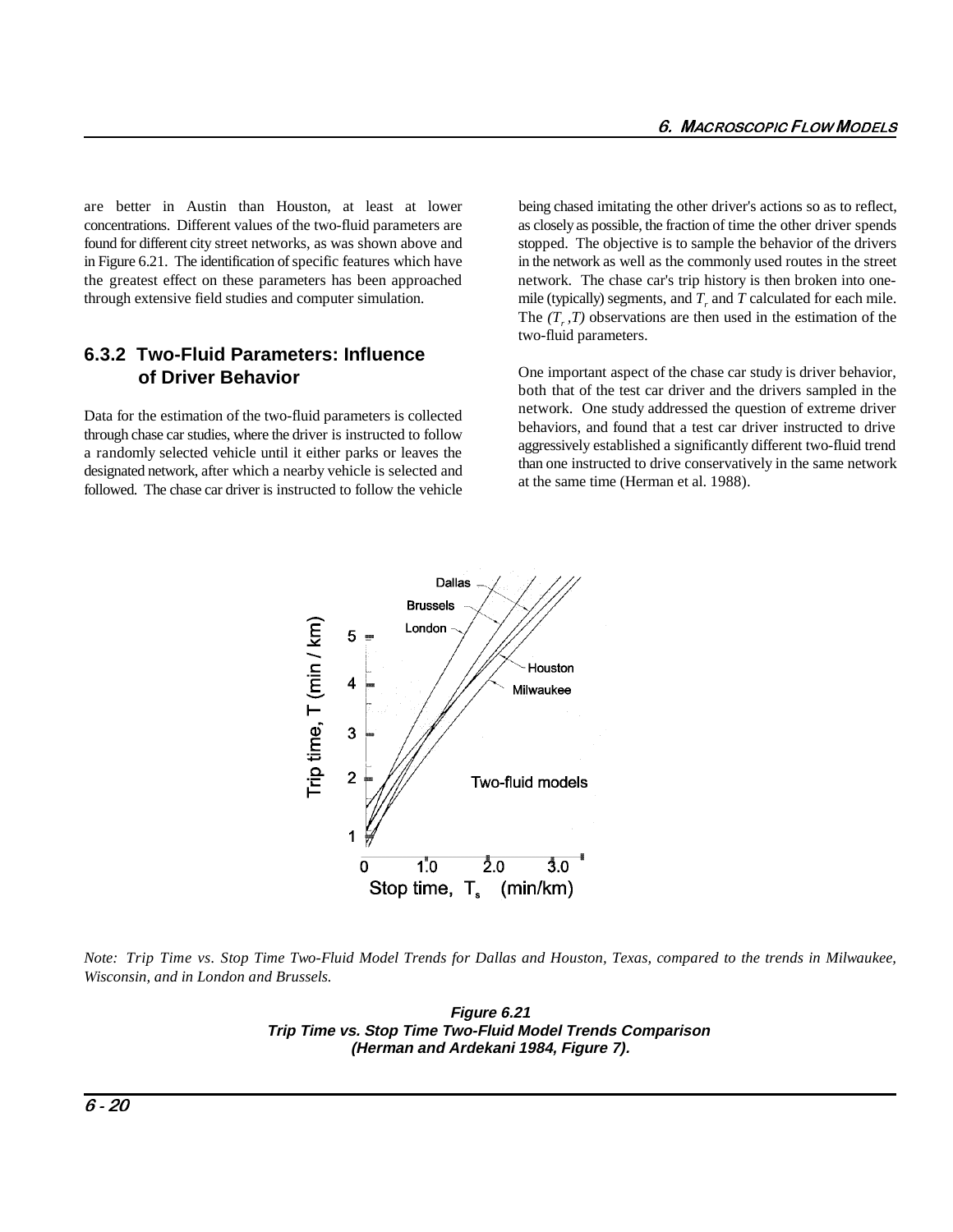The two-fluid trends resulting from the these studies in two cities at lower network concentrations, the aggressive driver can take are shown in Figure 6.22. In both cases, the normal trend was advantage of the less crowded streets and significantly lower his found through a standard chase car study, conducted at the same trip times. time as the aggressive and conservative test drivers were in the network. In both cases, the two-fluid trends established by the As shown in Figure 6.22b, aggressive driving behavior more aggressive and conservative driver are significantly different. In closely reflects normal driving habits in Austin, suggesting more Roanoke (Figure 6.22a), the normal trend lies between the aggressive driving overall. Also, all three trends converge at aggressive and conservative trends, as expected. However, the high demand (concentration) levels, indicating that, perhaps, the aggressive trend approaches the normal trend at high demand Austin network would suffer congestion to a greater extent than levels, reflecting the inability of the aggressive driver to reduce Roanoke, reducing all drivers to conservative behavior (at least his trip and stop times during peak periods. On the other hand, as represented in the two-fluid parameters).



*Note: The two-fluid trends for aggressive, normal, and conservative drivers in (a) Roanoke, Virginia, and (b) Austin, Texas* 

**Figure 6.22 Two-Fluid Trends for Aggressive, Normal, and Conservative Drivers (Herman et al. 1988, Figures 5 and 8).**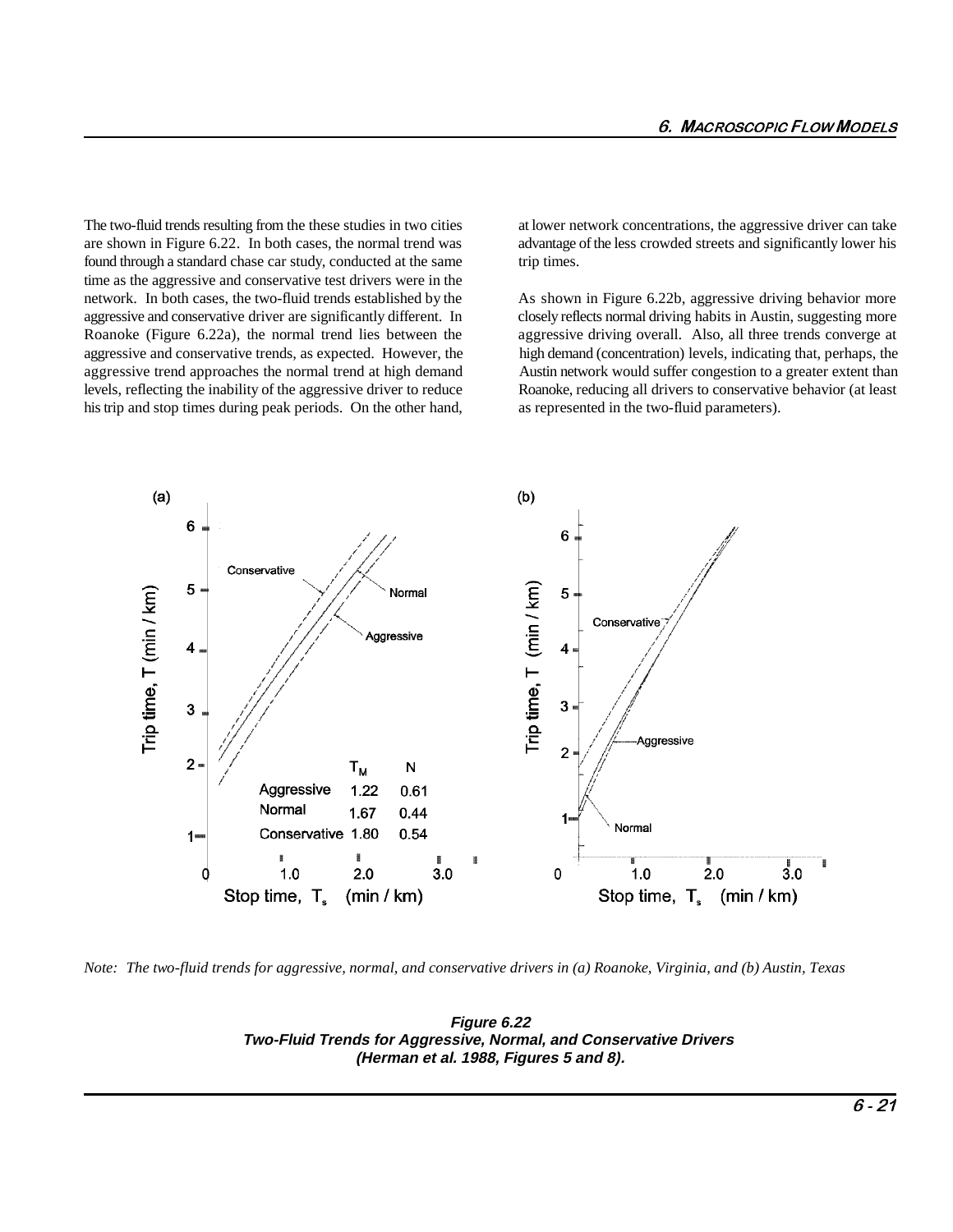The results of this study reveal the importance of the behavior of approaches with signal progression. Of these, only two features the chase car driver in standard two-fluid studies. While the (average block length and intersection density) can be effects on the two-fluid parameters of using two different chase considered fixed, and, as such, not useful in formulating network car drivers in the same network at the same time has not been improvements. In addition, one feature (average number of investigated, there is thought to be little difference between two lanes per street), also used in the previous study (Ayadh 1986), well-trained drivers. To the extent possible, however, the same can typically be increased only by eliminating parking (if driver has been used in different studies that are directly present), yielding only limited opportunities for improvement of compared. traffic flow. Data was collected in ten cities; in seven of the

#### **6.3.3 Two-Fluid Parameters: Influence of Network Features (Field Studies)**

Geometric and traffic control features of a street network also play an important role in the quality of service provided by a network. If relationships between specific features and the twofluid parameters can be established, the information could be used to identify specific measures to improve traffic flow and provide a means to compare the relative improvements.

Ayadh (1986) selected seven network features: lane miles per square mile, number of intersections per square mile, fraction of one-way streets, average signal cycle length, average block length, average number of lanes per street, and average block length to block width ratio. The area of the street network under consideration is used with the first two variables to allow a direct comparison between cities. Data for the seven variables were collected for four cities from maps and in the field. Through a regression analysis, the following models were selected:

$$
T_m = 3.59 - 0.54 C_6
$$
 and  
\n
$$
n = -0.21 + 2.97 C_3 + 0.22 C_7
$$
 (6.38)

where  $C_3$  is the fraction of one-way streets,  $C_6$  the average number of lanes per street, and  $C_7$  the average block length to block width ratio. Of these network features, only one (the fraction of one-way streets) is relatively inexpensive to implement. One feature, the block length to block width ratio, **by Computer Simulation** is a topological feature which would be considered fixed for any established street network.

Ardekani et al. (1992), selected ten network features: average block length, fraction of one-way streets, average number of lanes per street, intersection density, signal density, average speed limit, average cycle length, fraction of curb miles with parking allowed, fraction of signals actuated, and fraction of cities, more than one study was conducted as major geometric changes or revised signal timings were implemented, yielding nineteen networks for this study. As before, the two-fluid parameters in each network were estimated from chase car data and the network features were determined from maps, field studies, and local traffic engineers. Regression analysis yielded the following models:

 $T_m$  = 3.93 + 0.0035  $X_5$  - 0.047  $X_6$  - 0.433  $X_{10}$  $T_m = 3.93 + 0.0035 X_5 - 0.047 X_6 - 0.433 X_{10}$  (6.39)<br>
and  $n = 1.73 + 1.124 X_2 - 0.180 X_3 - 0.0042 X_5 - 0.271 X_9$ 

where  $X_2$  is the fraction of one-way streets,  $X_3$  the average number of lanes per street,  $X_5$  the signal density,  $X_6$  the average speed limit,  $X_0$  the fraction of actuated signals, and  $X_{10}$  the fraction of approaches with good progression. The  $R<sup>2</sup>$  for these equations, 0.72 and 0.75 (respectively), are lower than those for Equation 6.38 (both very close to 1), reflecting the larger data size. The only feature in common with the previous model (Equation 6.38) is the appearance of the fraction of one-way streets in the model for *n*. Since all features selected can be changed through operational practices (signal density can be changed by placing signals on flash), the models have potential practical application. Computer simulation has also been used to investigate these relationships, and is discussed in Section 6.3.4.

# **6.3.4 Two-Fluid Parameters: Estimation**

Computer simulation has many advantages over field data in the study of network models. Conditions not found in the field can be evaluated and new control strategies can be easily tested. In the case of the two-fluid model, the entire vehicle population in the network can be used in the estimation of the model parameters, rather than the small sample used in the chase car studies. TRAF-NETSIM (Mahmassani et al. 1984), a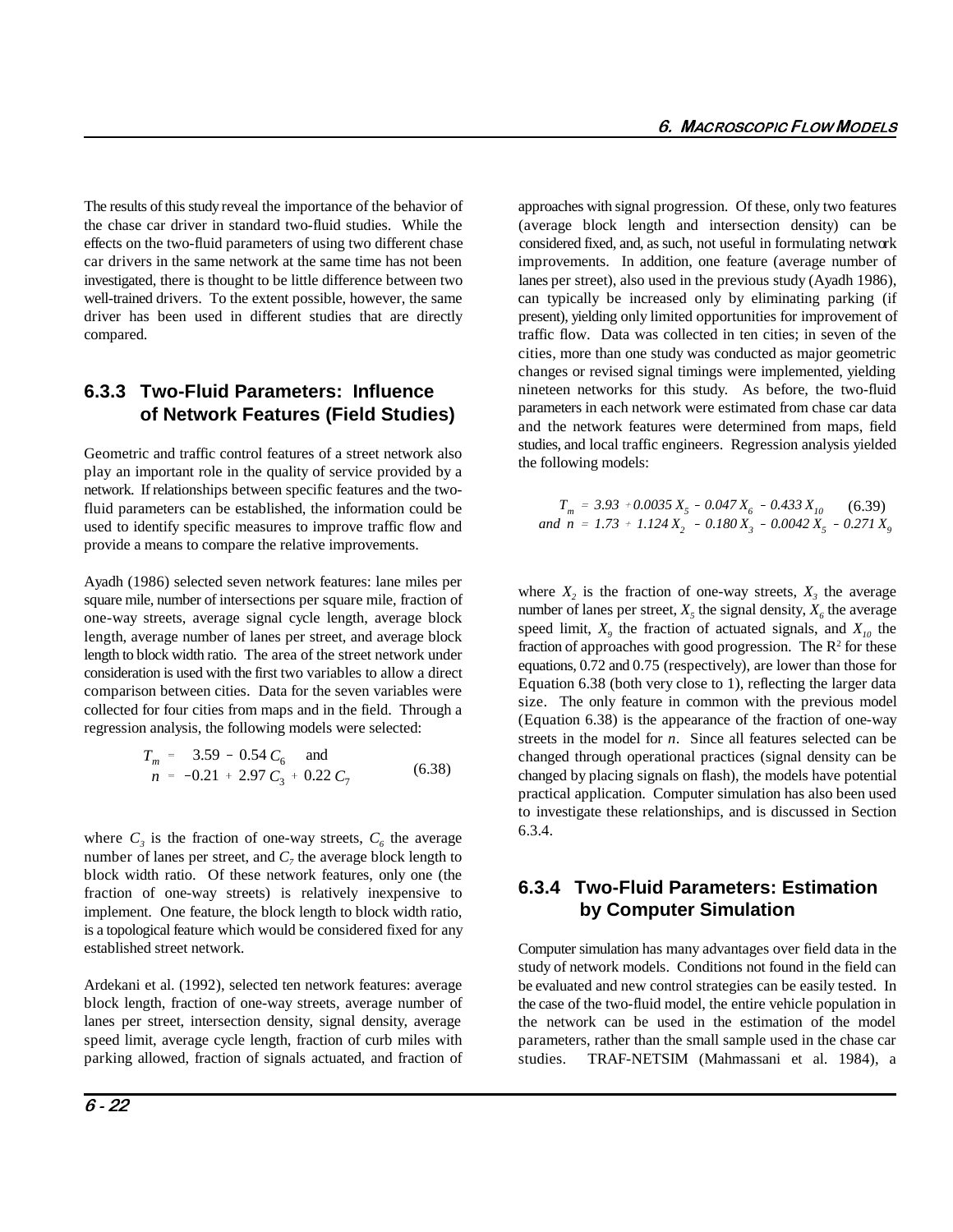microscopic traffic simulation model, has been used successfully can be simulated by recording the trip history of a single vehicle with the two-fluid model. **for one mile, then randomly selecting another vehicle in the** 

Most of the simulation work to-date has used a generic grid (specifically, Equation 6.35, the log transform of which is used network in order to isolate the effects of specific network to estimate the parameters), estimations performed at the features on the two-fluid parameters (FHWA 1993). Typically, network level and at the individual vehicle level result in the simulated network has been a 5 x 5 intersection grid made up different values of the parameters, and are not directly entire of two-way streets. Traffic signals are at each intersection comparable. The sampling strategy, which was found to provide and uniform turning movements are applied throughout. The the best parameter estimates, required a single vehicle network is closed, i.e., vehicles are not allowed to leave the circulating in the network for at least 15 minutes. However, due network, thus maintaining constant concentration during the to the wide variance of the estimate (due to the possibility of a simulation run. The trip histories of all the vehicles circulating relatively small number of "chased" cars dominating the sample in the network are aggregated to form a single  $(T_r, T)$ observation for use in the two-fluid parameter estimation. A series of five to ten runs over a range of network concentrations (nearly zero to 60 or 80 vehicles/lane-mile) are required to estimate the two-fluid parameters.

Initial simulation runs in the test network showed both  $T$  and  $T_s$ increasing with concentration, but  $T_r$  remaining nearly constant, indicating a very low value of *n* (Mahmassani et al. 1984). In its default condition, NETSIM generates few of the vehicle interaction of the type found in most urban street networks, resulting in flow which is much more idealized than in the field. The short-term event feature of NETSIM was used to increase the inter-vehicular interaction (Williams et al. 1985). With this feature, NETSIM blocks the right lane of the specified link at mid-block; the user specifies the average time for each blockage and the number of blockages per hour, which are stochastically applied by NETSIM. In effect, this represents a vehicle stopping for a short time (e.g., a commercial vehicle unloading goods), blocking the right lane, and requiring vehicles to change lanes to go around it. The two-fluid parameters (and *n* in particular) were very sensitive to the duration and frequency of the shortterm events. For example, using an average 45-second event every two minutes, *n* rose from 0.076 to 0.845 and  $T<sub>m</sub>$  fell from 2.238 to 2.135. With the use of the short-term events, the values of both parameters were within the ranges found in the field studies. Further simulation studies found both block length (here, distance between signalized intersections) and the use of progression to have significant effects on the two-fluid parameters (Williams et al. 1985).

Simulation has also provided the means to investigate the use of the chase car technique in estimating the two-fluid parameters (Williams et al. 1995). The network-wide averages in a simulation model can be directly computed; and chase car data

network. Because the two-fluid model is non-linear estimation), the estimate using a single vehicle was often far from the parameter estimated at the network level. On the other hand, using 20 vehicles to sample the network resulted in estimates much closer to those at the network level. The much smaller variance of the estimates made with twenty vehicles, however, resulted in the estimate being significantly different from the network-level estimate. The implication of this study is that, while estimates at the network and individual vehicle levels can not be directly compared, as long as the same sampling strategy is used, the resulting two-fluid parameters, although biased from the "true" value, can be used in making direct comparisons.

## **6.3.5 Two-Fluid Parameters: Influence of Network Features (Simulation Studies)**

The question in Section 6.3.3, above, regarding the influence of geometric and control features of a network on the two-fluid parameters was revisited with an extensive simulation study (Bhat 1994). The network features selected were: average block length, fraction of one-way streets, average number of lanes per street, signals per intersection, average speed limit, average signal cycle length, fraction of curb miles with parking, and fraction of signalized approaches in progression. A uniform-precision central composite design was selected as the experimental design, resulting in 164 combination of the eight network variables. The simulated network was increased to 11 by 11 intersections; again, vehicles were not allowed to leave the network, but traffic data was collected only on the interior 9 by 9 intersection grid, thus eliminating the edge effects caused by the necessarily different turning movements at the boundaries. Ten simulation runs were made for each combination of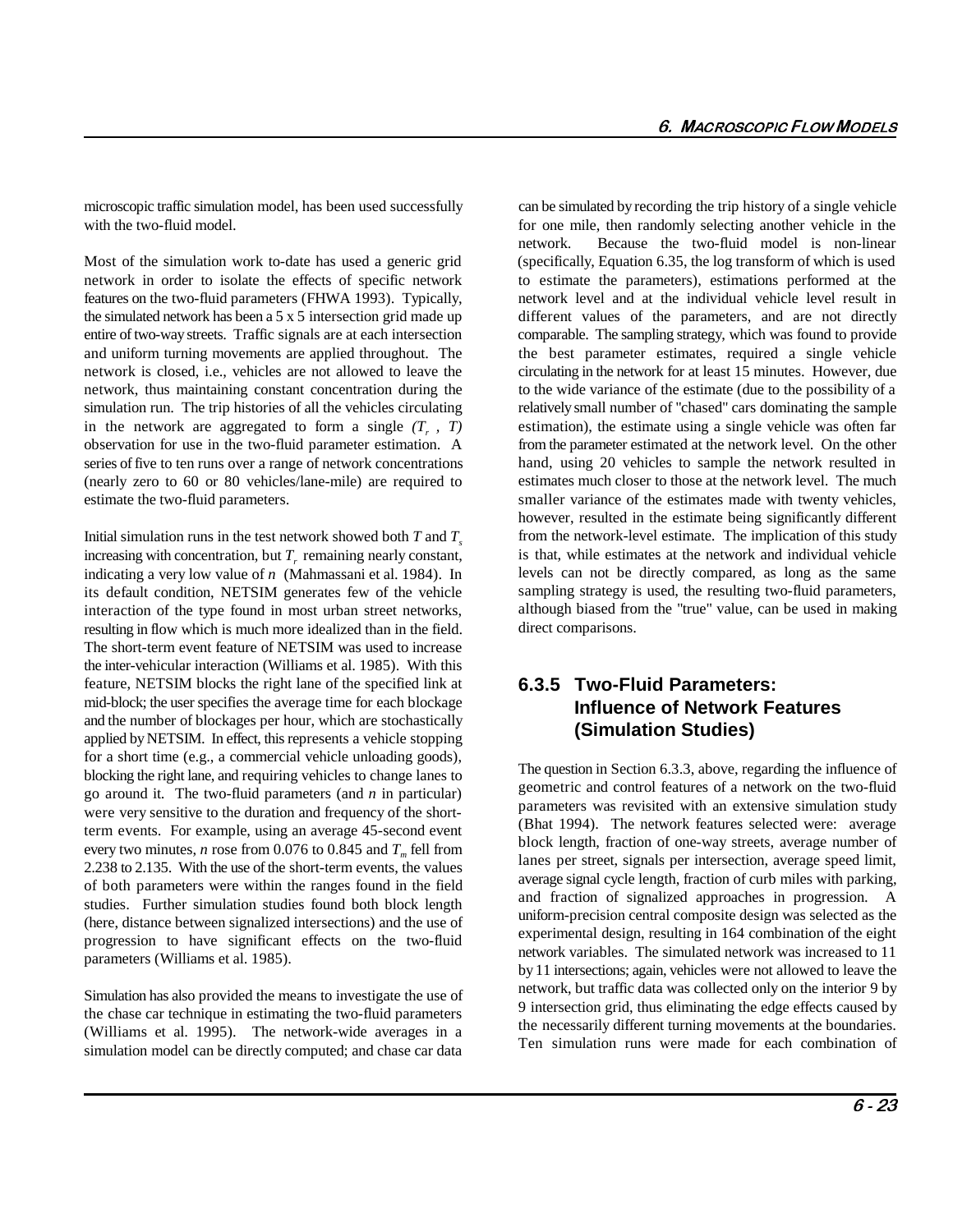35 vehicles/lane-mile. was calibrated with the two-fluid model.

$$
T_m = 1.049 + 1.453 X_2 + 0.684 X_3 - 0.024 X_6
$$
 and  

$$
n = 4.468 - 1.391 X_3 - 0.048 X_5 + 0.042 X_6
$$
 (6.40)

where  $X_2$  is the fraction of one-way streets,  $X_3$  the number of lanes per street,  $X_5$  average speed limit, and  $X_6$  average cycle length. The  $R<sup>2</sup>$  (0.26 and 0.16 for Equation 6.40) was considerably lower than that for the models estimated with data from field studies (Equation 6.39). Additionally, the only variable in common between Equations 6.39 and 6.40 is the number of lanes per street in the equation for *n*. Additional work is required to clarify these relationships.

#### **6.3.6 Two-Fluid Model: A Practical Application**

When the traffic signals in downtown San Antonio were retimed, TRAF-NETSIM was selected to quantify the improvements in the network. In order to assure that the results reported by

variables over a range of concentrations from near zero to about NETSIM reflected traffic conditions in San Antonio, NETSIM

Regression analysis yielded the following models: Turning movement counts used in the development of the new signal timing plans were available for coding NETSIM. Simulation runs were made for 31 periods throughout the day, and the two-fluid parameters were estimated and compared with those found in the field. By a trial and error process, NETSIM was calibrated by

- $\blacksquare$  Increasing the sluggishness of drivers, by increasing headways during queue discharge at traffic signals and reducing maximum acceleration,
- $\overline{a}$  Adding vehicle/driver types to increase the range of sluggishness represented in the network, and
- $\overline{a}$  Reducing the desired speed on all links to 32.2 km/h during peaks and 40.25 km/h otherwise (Denney 1993).

Three measures of effectiveness (MOEs) were used in the evaluation: total delay, number of stops, and fuel consumption. The changes noted for all three MOEs were greater between calibrated and uncalibrated NETSIM results than between before and after results. Reported relative improvements were also affected. The errors in the reported improvements without calibration ranged from 16 percent to 132 percent (Denney 1994).

# **6.4 Two-Fluid Model and Traffic Network Flow Models**

Computer simulation provides an opportunity to investigate fluid model, to the concentration. In addition, using values of network-level relationships between the three fundamental flow, speed, and concentration independently computed from the variables of traffic flow, speed *(V)*, flow *(Q)*, and concentration  $(K)$ , defined as average quantities taken over all vehicles in the network over some observation period (Mahmassani et al. 1984). While the existence of "nice" relations between these variables could not be expected, given the complexity of network interconnections, simulation results indicate relationships similar to those developed for arterials may be appropriate (Mahmassani model system assumed *Q=KV* and the two-fluid model, and et al. 1984; Williams et al. 1985). A series of simulation runs, consisted of three relations: as described in Section 6.3.4, above, was made at concentration levels between 10 and 100 vehicles/lane-mile. The results are shown in Figure 6.23, and bear a close resemblance to their counterparts for individual road sections. The fourth plot shows the relation of  $f<sub>s</sub>$ , the fraction of vehicles stopped from the two-

simulations, the network-level version of the fundamental relation *Q=KV* was numerically verified (Mahmassani et al. 1984; Williams et al. 1987).

Three model systems were derived and tested against simulation results (Williams et al. 1987; Mahmassani et al. 1987); each

$$
V = f(K) \tag{6.41}
$$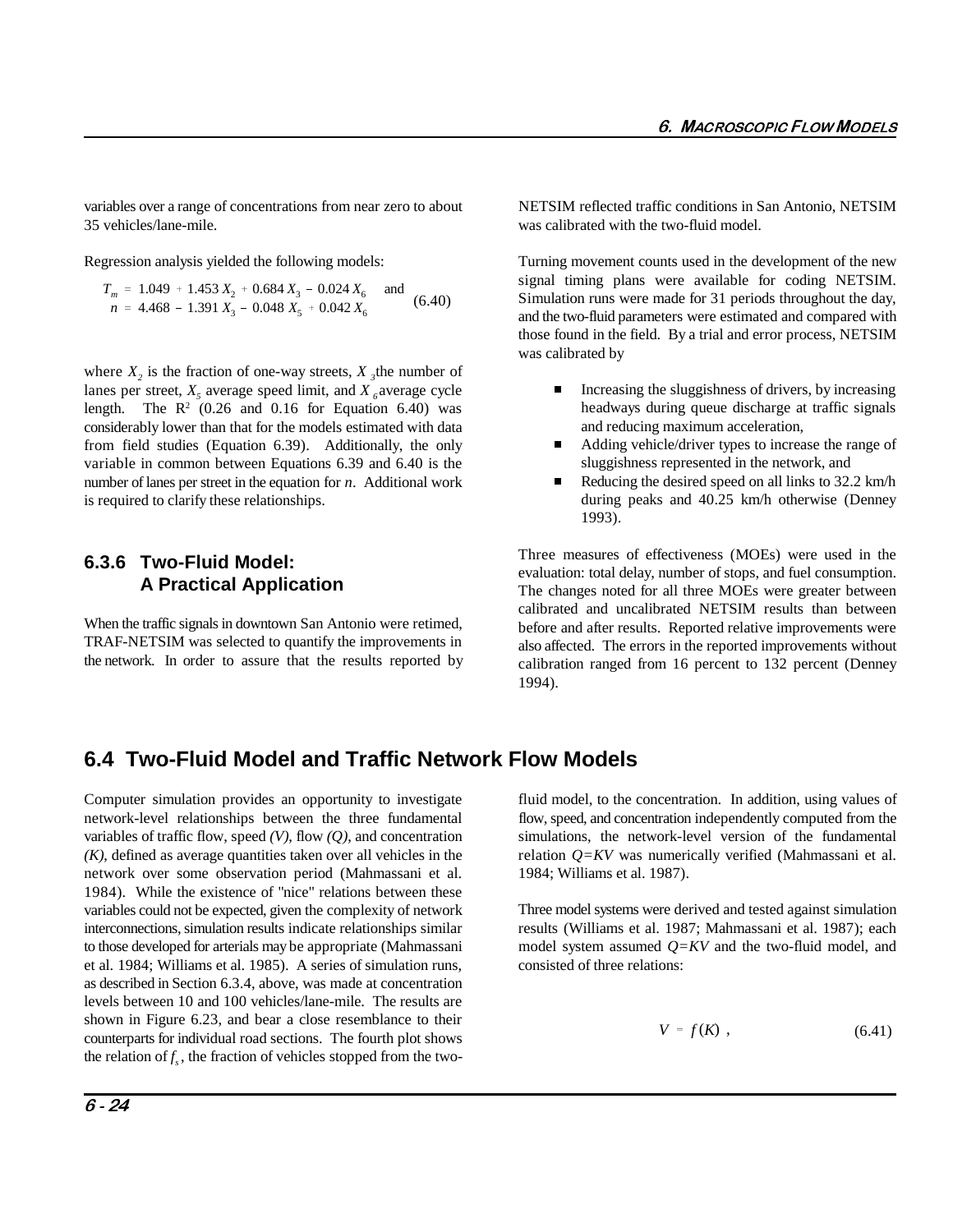



A model system is defined by specifying one of the above relationships; the other two can then be analytically derived. (A

$$
Q = g(K) \quad , \quad \text{and} \tag{6.42}
$$

 $f_s = h(K)$ . (6.43) relation between *Q* and *V* could also be derived.)

Model System 1 is based on a postulated relationship between the average fraction of vehicles stopped and the network concentration from the two-fluid theory (Herman and Prigogine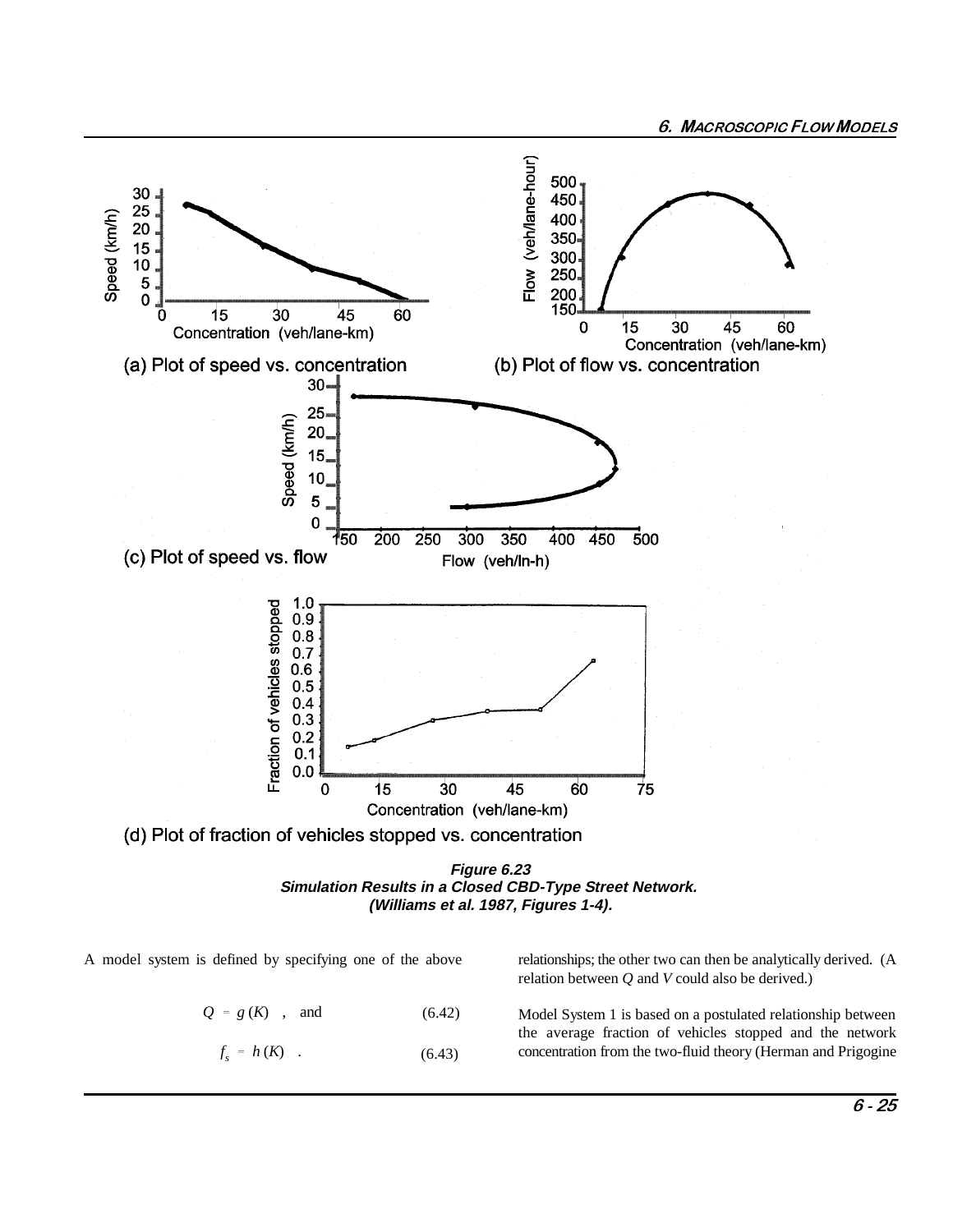1979), later modified to reflect that the minimum  $f<sub>s</sub> > 0$  then by using  $Q=KV$ , (Ardekani and Herman 1987):

$$
f_s = f_{s,\min} + (1 - f_{s,\min}) (K/K_j)^{\pi} , \qquad (6.44)
$$

where  $f_{s,min}$  is the minimum fraction of vehicles stopped in a network,  $K_i$  is the jam concentration (at which the network is effectively saturated), and  $\pi$  is a parameter which reflects the quality of service in a network. The other two relations can be readily found, first by substituting  $f<sub>s</sub>$  from Equation 6.44 into Equation 6.31:

$$
V = V_m (1 - f_{s,\min})^{n+1} [1 - (K/K_j)^{\pi}]^{n+1} , \qquad (6.45)
$$

then by using *Q=KV*,

$$
Q = KV_m (1 - f_{s,\min})^{n+1} [1 - (K/K_j)^{\pi}]^{n+1} \quad . \tag{6.46}
$$

Equations 6.44 through 6.46 were fitted to the simulated data and are shown in Figure 6.24. Because the point representing the highest concentration (about 100 vehicles/lane-mile) did not lie in the same linear  $\ln T_r$  -  $\ln T$  trend as the other points, the twofluid parameters *n* and  $T_m$  were estimated with and without the highest concentration point, resulting in the Method 1 and Method 2 curves, respectively, in the *V-K* and *Q-K* curves in Figure 6.24.

Model System 2 adopts Greenshields' linear speed-concentration relationship (Gerlough and Huber 1975),

$$
V = V_f (1 - K/K_j) , \t\t(6.47)
$$

where  $V_f$  is the free flow speed (and is distinct from  $V_m$ ;  $V_f \leq V_m$  always, and typically  $V_f \leq V_m$ ). The  $f_s$ -*K* relation can be found by substituting Equation 6.47 into Equation 6.31 and solving for *f* :*<sup>s</sup>*

$$
f_s = 1 - [(V_f/V_m) (1 - K/K_j)]^{1/(n+1)}, \qquad (6.48)
$$

$$
Q = V_f (K - K^2 / K_j) \quad . \tag{6.49}
$$

Equations 6.47 through 6.49 were fitted to the simulation data and are shown in Figure 6.25. The difference between the Method 1 and Method 2 curves in the *f -K* plot (Figure 6.25) is *<sup>s</sup>* described above. Model System 3 uses a non-linear bell-shaped function for the *V-K* model, originally proposed by Drake, et al., for arterials (Gerlough and Huber 1975):

$$
V = V_f \exp[-\alpha (K/K_m)^d] , \qquad (6.50)
$$

where  $K_m$  is the concentration at maximum flow, and  $\alpha$  and  $d$  are parameters. The  $f<sub>s</sub>$ -K and Q-K relations can be derived as shown for Model System 2:

$$
f_s = 1 - \left\{ (V_f / V_m) \exp \left[ -\alpha (K / K_m)^d \right] \right\}^{1/(n+1)}
$$
 and (6.51)

$$
Q = KV_f \exp[-\alpha (K/K_m)^d] \quad . \tag{6.52}
$$

Equations 6.50 through 6.52 were fitted to the simulation data and are shown in Figure 6.26.

Two important conclusions can be drawn from this work. First, that relatively simple macroscopic relations between networklevel variables appear to work. Further, two of the models shown are similar to those established at the individual facility level. Second, the two-fluid model serves well as the theoretical link between the postulated and derived functions, providing another demonstration of the model's validity. In the second and third model systems particularly, the derived  $f<sub>s</sub>K$  function performed remarkable well against the simulated data, even though it was not directly calibrated using that data.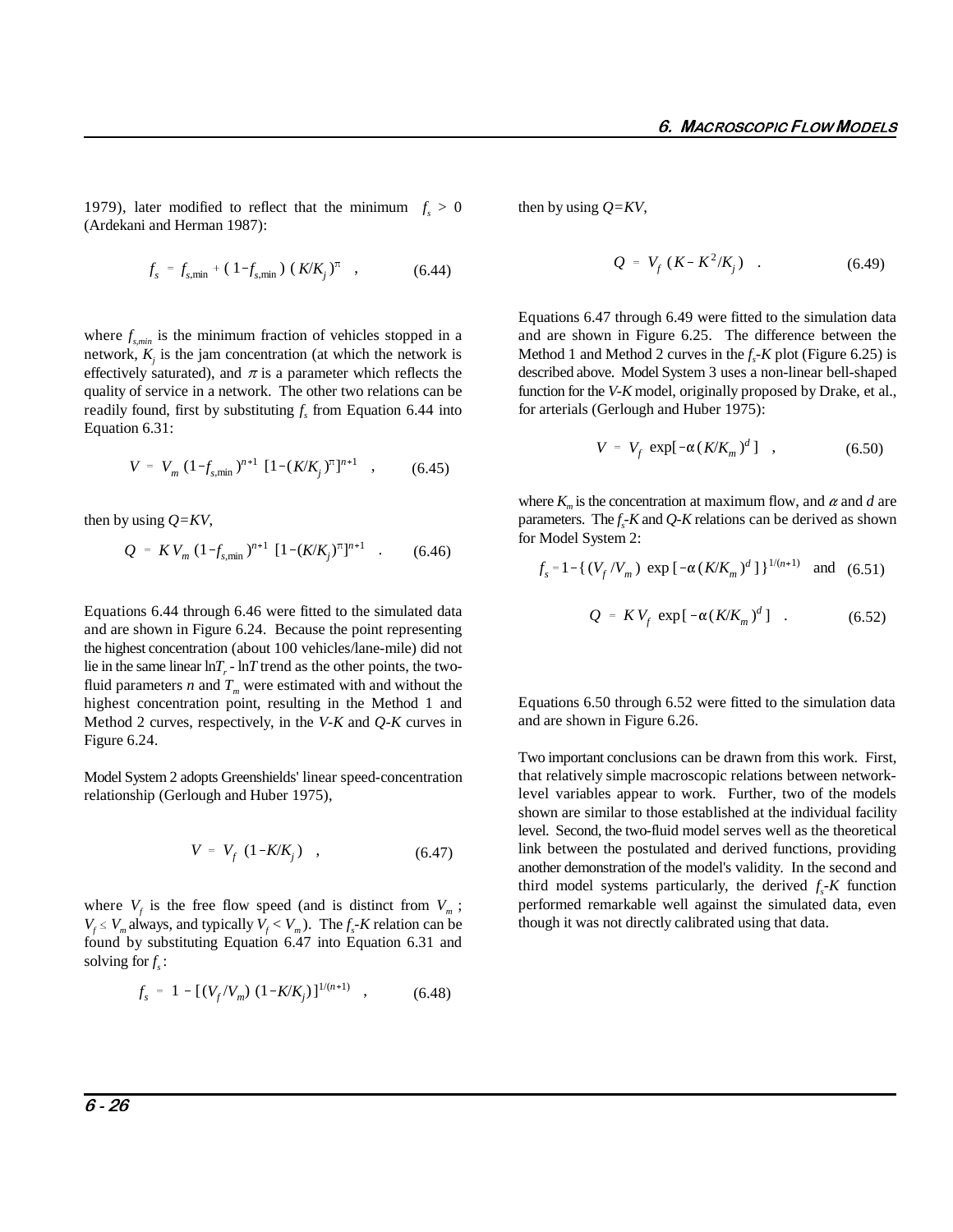

Figure 6.24 **Comparison of Model System 1 with Observed Simulation Results** (Williams et al. 1987, Figure 5, 7, and 8).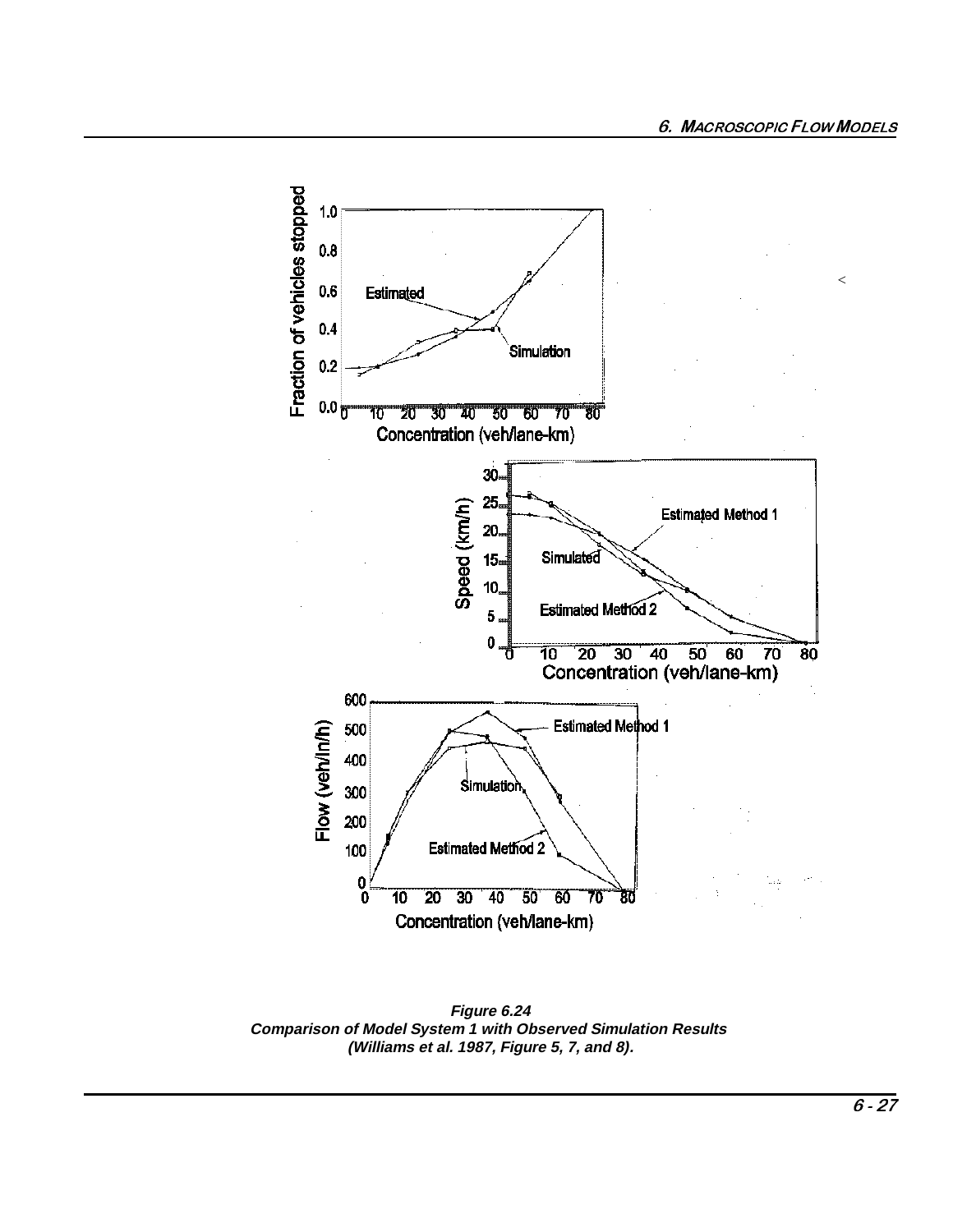

Figure 6.25 Comparison of Model System 2 with Observed Simulation Results (Williams et al. 1987, Figures 9-11).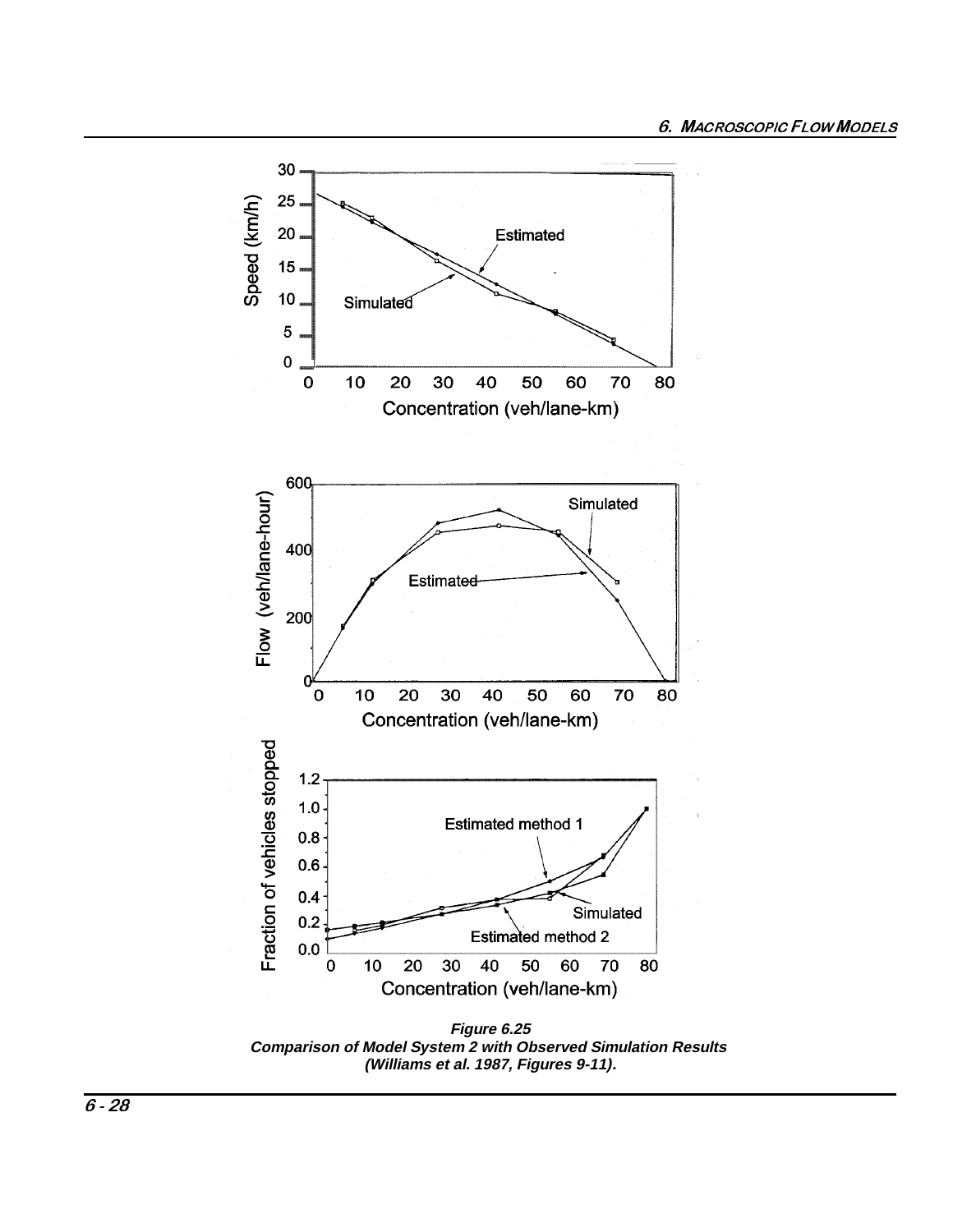

**Comparison of Model System 3 with Observed Simulation Results** (Williams et al. 1987, Figures 12-14).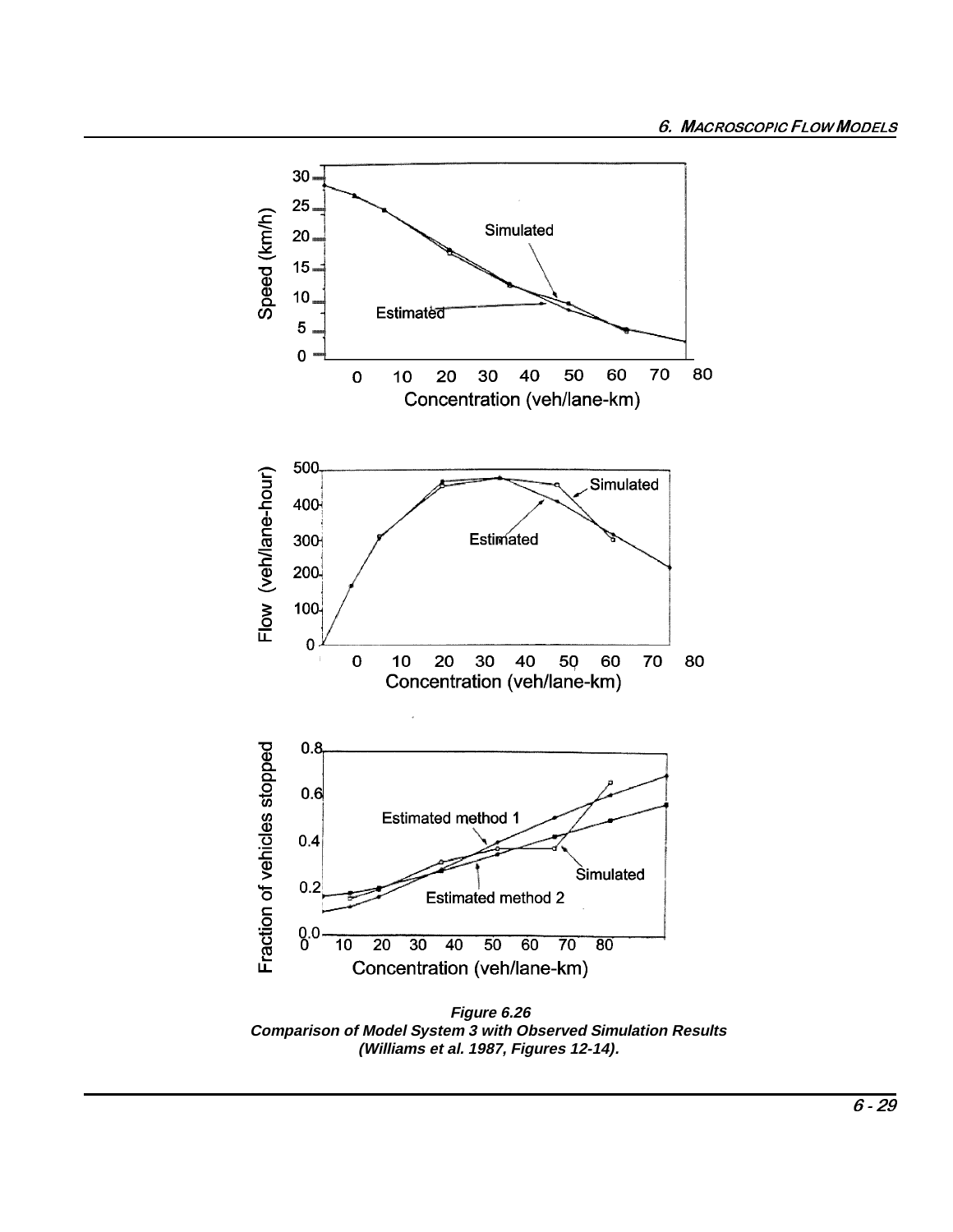# **6.5 Concluding Remarks**

development of ITS (Intelligent Transportation Systems) models discussed in this chapter are not ready for easy applications, the need for a comprehensive, network-wide implementation, they do have promise, as in the application of evaluation tool (as well as one that would assist in the two-fluid model in San Antonio (Denney et al. 1993; 1994).

## **References**

- Angel, S. and G. M. Hyman (1970). *Urban Velocity Fields.*  Environment and Planning, Vol. 2.
- Ardekani, S. A. (1984). *The Two-Fluid Characterization of*
- Ardekani, S. A., V. Torres-Verdin, and R. Herman (1985). Transportation. *The Two-Fluid Model and Traffic Quality in Mexico City (El Modelo Bifluido y la Calidad del Tránsito en la Ciudad de México).* Revista Ingeniería Civil.
- Ardekani, S. A. and R. Herman, (1987). *Urban Network-Wide Variables and Their Relations.* Transportation Science, Vol. 21, No. 1.
- Ardekani, S. A., J. C. Williams,, and S. Bhat, (1992). *Influence of Urban Network Features on Quality of Traffic Service.* Transportation Research Record 1358, Transportation Research Board.
- Ayadh, M. T. (1986). *Influence of the City Geometric Features on the Two Fluid Model Parameters*, M.S. Thesis, Virginia Polytechnic Institute and State University.
- Beimborn, E. A. (1970). *A Grid Travel Time Model*.
- Transportation Science, Vol. 4.
- Bhat, S .C. S. (1994). *Effects of Geometric and Control Features on Network Traffic: A Simulation Study*. Ph.D. Dissertation, University of Texas at Arlington.
- Branston, D. M. (1974). *Urban Traffic Speeds—I: A Comparison of Proposed Expressions Relating Journey Speed to Distance from a Town Center.* Transportation Science, Vol. 8, No. 1.
- Buckley, D. G. and J. G. Wardrop, (1980). *Some General Properties of a Traffic Network.* Australian Road Research, Vol. 10, No. 1.

As the scope of traffic control possibilities widens with the optimization of the control system) becomes clear. While the

- *Urban Traffic: Theory, Observation, and Experiment.* Conference), S. Yagar, A. Santiago, editors, Federal Ph.D. Dissertation, University of Texas at Austin. Highway Administration, U.S. Department of Denney, Jr., R. W., J. C. Williams, S. C. S. Bhat, and S. A. Ardekani, (1993). *Calibrating NETSIM for a CBD Using the Two-Fluid Model.* Large Urban Systems (Proceedings of the Advanced Traffic Management
	- Denney, Jr., R. W., J. C. Williams, and S. C. S. Bhat, (1994). *Calibrating NETSIM Using the Two-Fluid Model.* Compendium of Technical Papers (Proceedings of the 64th ITE Annual Meeting, Dallas), Institute of Transportation Engineers.
	- Federal Highway Administration, U. S. Department of Transportation (1993). *TRAF User Reference Guide*, Version 4.0.
	- Gerlough, D. L. and M. J. Huber, (1975). *Traffic Flow Theory: A Monograph*, Special Report 165, Transportation Research Board.
	- Godfrey, J. W. (1969). *The Mechanism of a Road Network.* Traffic Engineering and Control, Vol. 11, No. 7.
	- Herman, R. and S. A. Ardekani, (1984). *Characterizing Traffic Conditions in Urban Areas.* Transportation Science, Vol. 18, No. 2.
	- Herman, R. and I. Prigogine, (1979). *A Two-Fluid Approach to Town Traffic.* Science, Vol. 204, pp. 148-151.
	- Hutchinson, T. P. (1974). *Urban Traffic Speeds—II: Relation of the Parameters of Two Simpler Models to Size of the City and Time of Day*. Transportation Science, Vol. 8, No. 1.
	- Lyman, D. A. and P. F. Everall, (1971). *Car Journey Times in London—1970*. RRL Report LR 416, Road Research Laboratory.
	- Mahmassani, H., J. C. Williams, and R. Herman, (1984). *Investigation of Network-Level Traffic Flow Relationships: Some Simulation Results*. Transportation Research Record 971, Transportation Research Board.